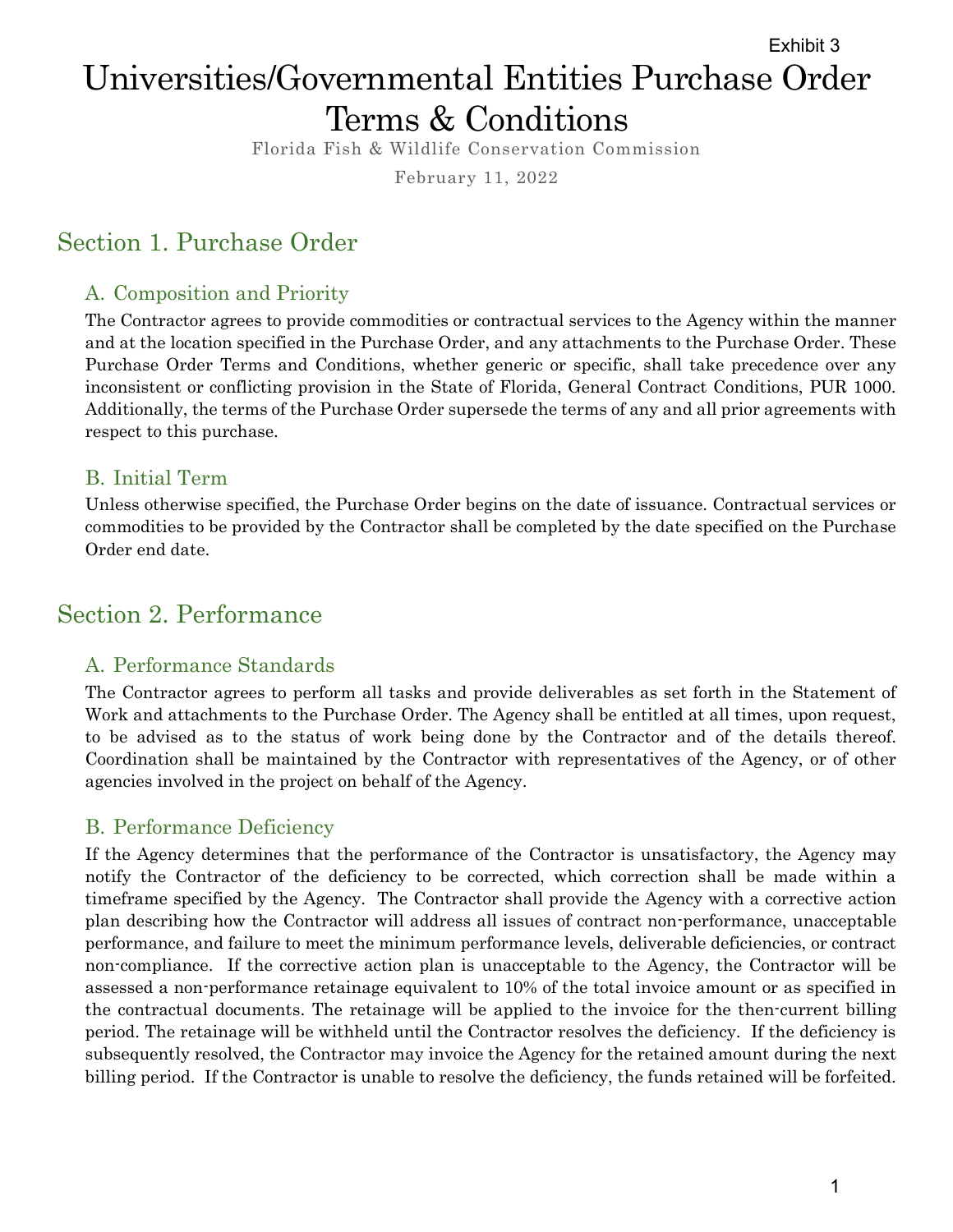## C. Contractor Responsibilities.

The Contractor agrees that all Contractor employees, subcontractors, or agents performing work under the Purchase Order shall be properly trained technicians who meet or exceed any specified training qualifications. Upon request, the Contractor shall furnish a copy of technical certification or other proof of qualification. All employees, subcontractors, or agents performing work under the Purchase Order must comply with all security and administrative requirements of the Commission. The Commission may conduct, and the Contractor shall cooperate in, a security background check or otherwise assess any employee, subcontractor, or agent furnished by the Contractor. The Commission may refuse access to, or require replacement of, any personnel for cause, including, but not limited to, technical or training qualifications, quality of work, change in security status, or non-compliance with the Commission's security or other requirements. Such refusal shall not relieve the Contractor of its obligation to perform all work in compliance with the Purchase Order. The Commission may reject and bar from any facility for cause any of the Contractor's employees, subcontractors, or agents.

### D. Assignment.

The Contractor shall not sell, assign or transfer any of its rights, duties or obligations under the Purchase Order without the prior written consent of the Commission. In the event of any assignment, the Contractor remains secondarily liable for performance of the Purchase Order, unless the Commission expressly waives such secondary liability. The Commission may assign the Purchase Order with prior written notice to the Contractor.

### E. Damages to State Property.

Any damages to state property (e.g., structures, roads, culverts, fences, trees, or other natural resources) caused by the Contractor while working on this project shall be the responsibility of the Contractor to remedy, as determined by the Commission. The Contractor shall be responsible for the conduct of all Contractor personnel at all times while on the job site.

Should any historical or cultural artifacts be uncovered, the Contractor shall immediately halt work and notify the Commission's Contract Manager. Please note: The State Archaeologist has the power to halt work if he or she has reason to believe artifacts are being disturbed.

## F. Independent Contractor.

The Contractor shall perform as an independent contractor and not as an agent, representative, or employee of the Commission. The Contractor covenants that it presently has no interest and shall not acquire any interest that would conflict in any manner or degree with the performance of services required. Each party hereto covenants that there is no conflict of interest or any other prohibited relationship between the Contractor and the Commission. The Contractor agrees to include this provision in all its subcontracts under the Purchase Order.

## G. Commission Rights to Undertake or Award Supplemental Contracts.

The Contractor agrees that the Commission may undertake or award supplemental contracts for work related to the Purchase Order. The Contractor and its subcontractors shall cooperate with such other contractors and the Commission in all such cases.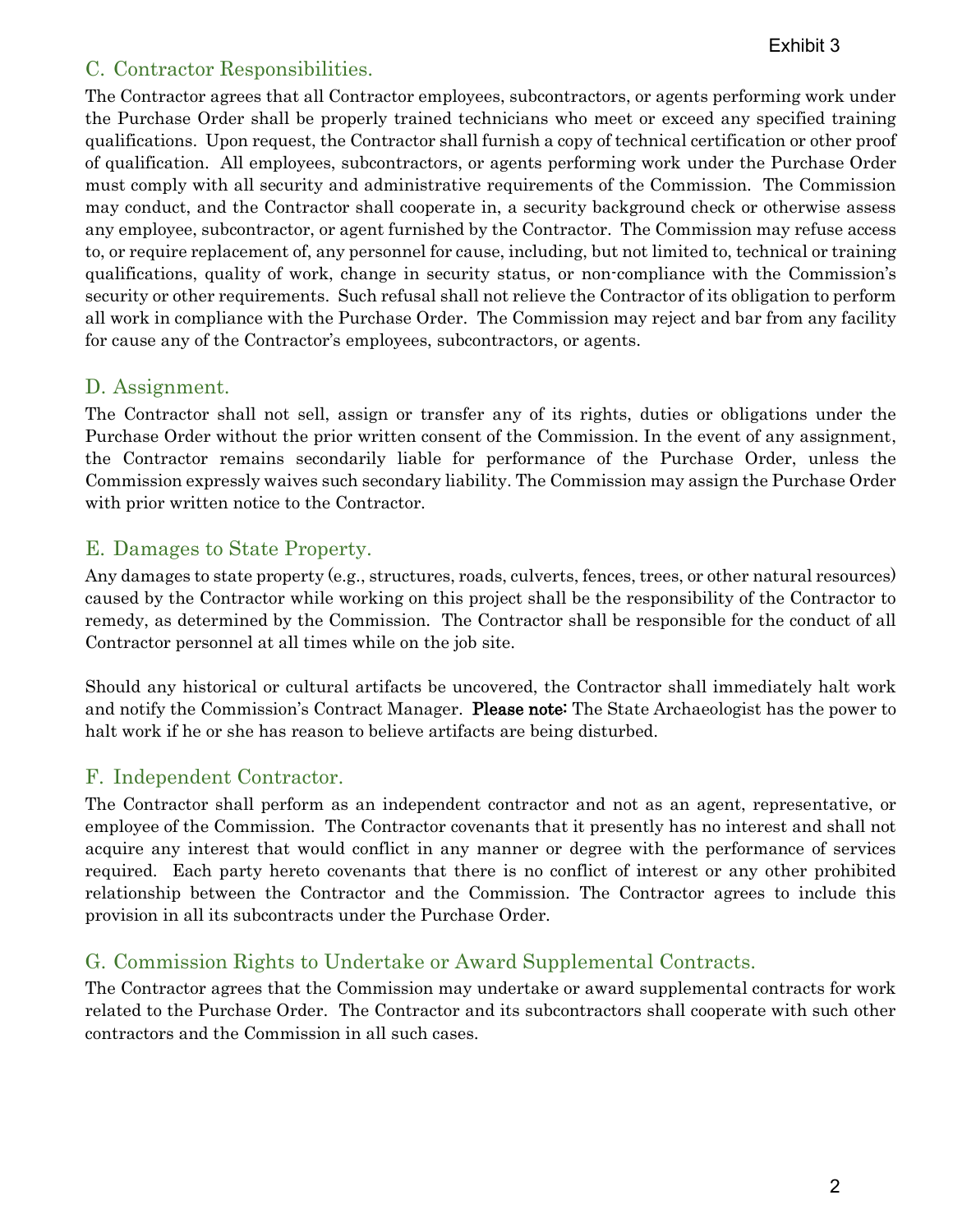# Section 3. Payment and Fees

## A. Payment.

The Contractor will be paid upon submission of properly certified invoice(s) to the Commission after delivery and acceptance of commodities or contractual services is confirmed in writing by the Commission.

### B. Invoicing.

Invoices may be submitted electronically to the Commission's designated Contract Manager, as identified in this Purchase Order. The Contractor acknowledges that the Commission's Contract Manager shall reject invoices lacking documentation necessary to justify invoiced expenses.

### C. Invoices, Continued

All invoices shall be processed in accordance with Section. 215.422, Florida Statutes (F.S.), and Rule 69I-24, Florida Administrative Code (F.A.C.), upon receipt of a proper invoice and approval and inspection of goods or services. The Commission shall record the date of receipt of an invoice on the date on which a proper invoice is first received at the place designated by the Commission. Approval and inspection of goods or services shall take no longer than five (5) working days unless the bid specifications, purchase order, or contract specifies otherwise. Invoices must be legible and shall contain the items below in detail sufficient for a proper audit.

- The invoice number
- The date of the invoice
- "Bill To" information, including address
- The vendor's name and payment remittance address
- The purchase order number
- The Contractor's Federal Employer Identification Number (FEIN) or Social Security Number (SSN)
- Date(s) of service (beginning date ending date)
- Invoices for commodities must provide a clear description of the item(s), number of units and cost per unit. Numerical code descriptions alone will not be accepted.
- Invoices for services must provide a clear description of the specific deliverables that must be provided and accepted prior to payment.
- Invoices for fixed unit rate agreements must show the number of units and cost per unit.
- Invoices for agreements paid out on a reimbursement basis or a fixed rate for a specific time period (e.g. quarterly, monthly, etc.) must identify the deliverables provided.

### D. Payment Timeframe

Section 215.422, Florida Statutes (F.S.), provides that agencies have five (5) working days to inspect and approve commodities or contractual services. Items may be tested for compliance with specifications. Items delivered not conforming to specifications may be rejected and returned at the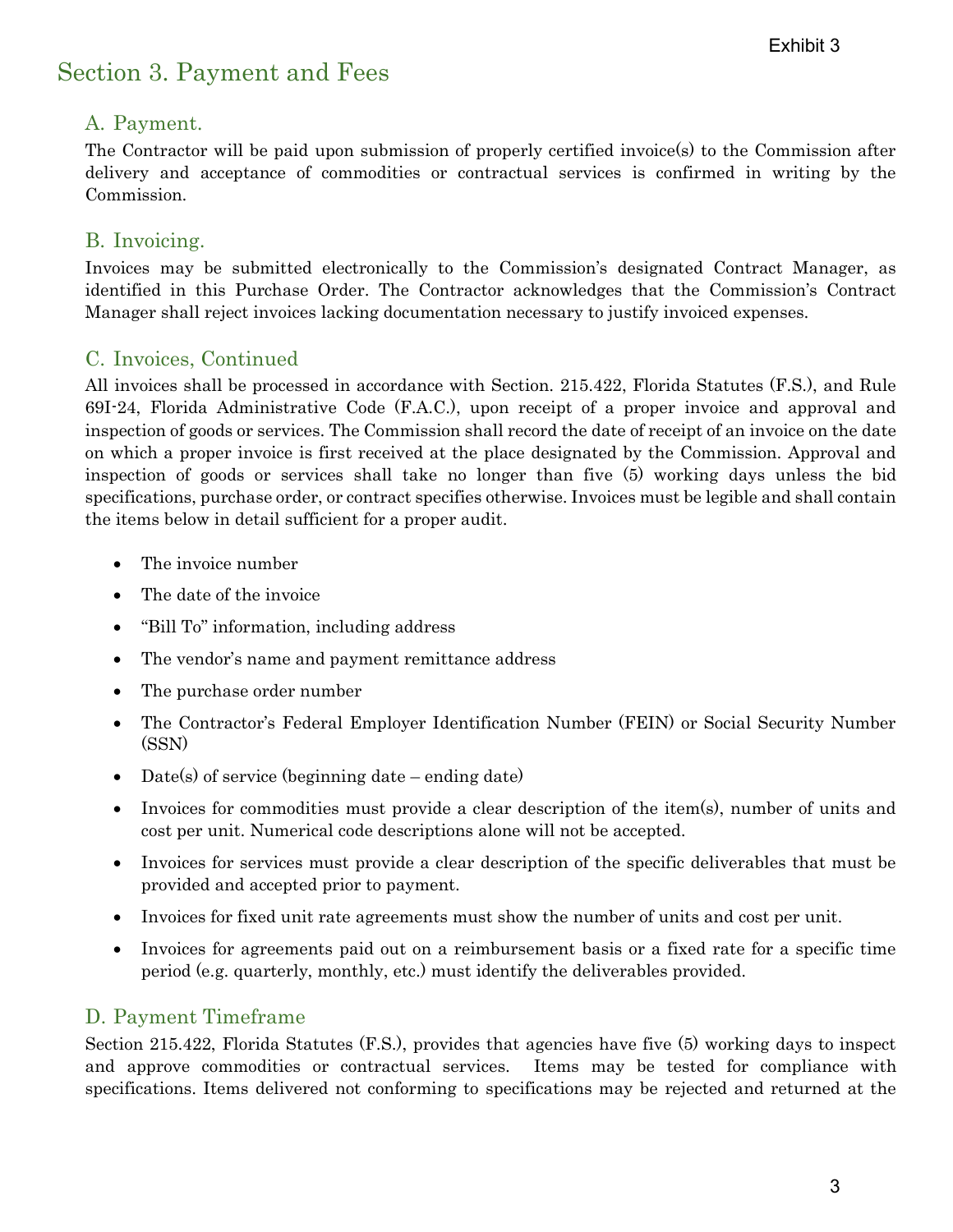Contractor's expense. Interest penalties for late payment are also provided for in section 215.422, F.S. A Vendor Ombudsman, whose duties include acting as an advocate for Vendors who may be experiencing problems obtaining timely payment(s) from an Agency, may be contacted at 850-413-5516, or Vendors may call the State Comptroller's Hotline at 1-800-848-3792.

## E. MyFloridaMarketPlace Fees

The following language is included pursuant to rule 60A-1.031, Florida Administrative Code:

The State of Florida, through the Department of Management Services, has instituted MyFloridaMarketPlace, a statewide eProcurement system pursuant to section 287.057(22), Florida Statutes. Payments issued by Agencies or Eligible Users to Vendors for purchases of commodities or contractual services are subject to Transaction Fees, as prescribed by rule 60A-1.031, Florida Administrative Code, or as may otherwise be established by law. Vendors shall submit monthly reports required by the rule. All reports shall be subject to audit. Failure to pay Transaction Fees or submit reports shall constitute grounds for default and exclusion from business with the State of Florida.

## F. Payment Audit

Records of costs incurred under terms of the Purchase Order shall be maintained and made available to the Agency upon request at all times during the period of the Purchase Order, and for a period of three years thereafter. Records of costs incurred shall include the Contractor's general accounting records, together with supporting documents and records of the Contractor and all subcontractors performing work, and all other records of the Contractor and subcontractors considered necessary by the Agency for audit.

## G. Annual Appropriation and Travel

Pursuant to section 287.0582, F.S., if the Purchase Order binds the State or an executive agency for the purchase of services or tangible personal property for a period in excess of one (1) fiscal year, the State of Florida's performance and obligation to pay under this contract is contingent upon an annual appropriation by the Legislature. The Parties hereto understand that this Purchase Order and any renewal thereof is not a commitment to future appropriations but is subject to appropriation and authority to spend provided by the Legislature. The Commission shall be the final authority as to the availability of funds for this Purchase Order, and as to what constitutes an "annual appropriation" of funds to complete this Purchase Order. If such funds are not appropriated or available for the agreedupon purpose, such event will not constitute a default on behalf of the Commission or the State. The Commission's Contract Manager shall notify the Contractor in writing at the earliest possible time if funds are not appropriated or available.

## H. Travel

Travel expenses are not reimbursable unless specifically authorized in writing, and shall be reimbursed only in accordance with Section 112.061, F.S.

## I. Return or Recoupment of Funds – Overpayments to Contractor.

The Contractor shall return to the Commission any overpayments due to unearned funds or funds disallowed pursuant to the terms of this Purchase Order that were disbursed to the Contractor by the Commission. In the event that the Contractor or its independent auditor discovers that overpayment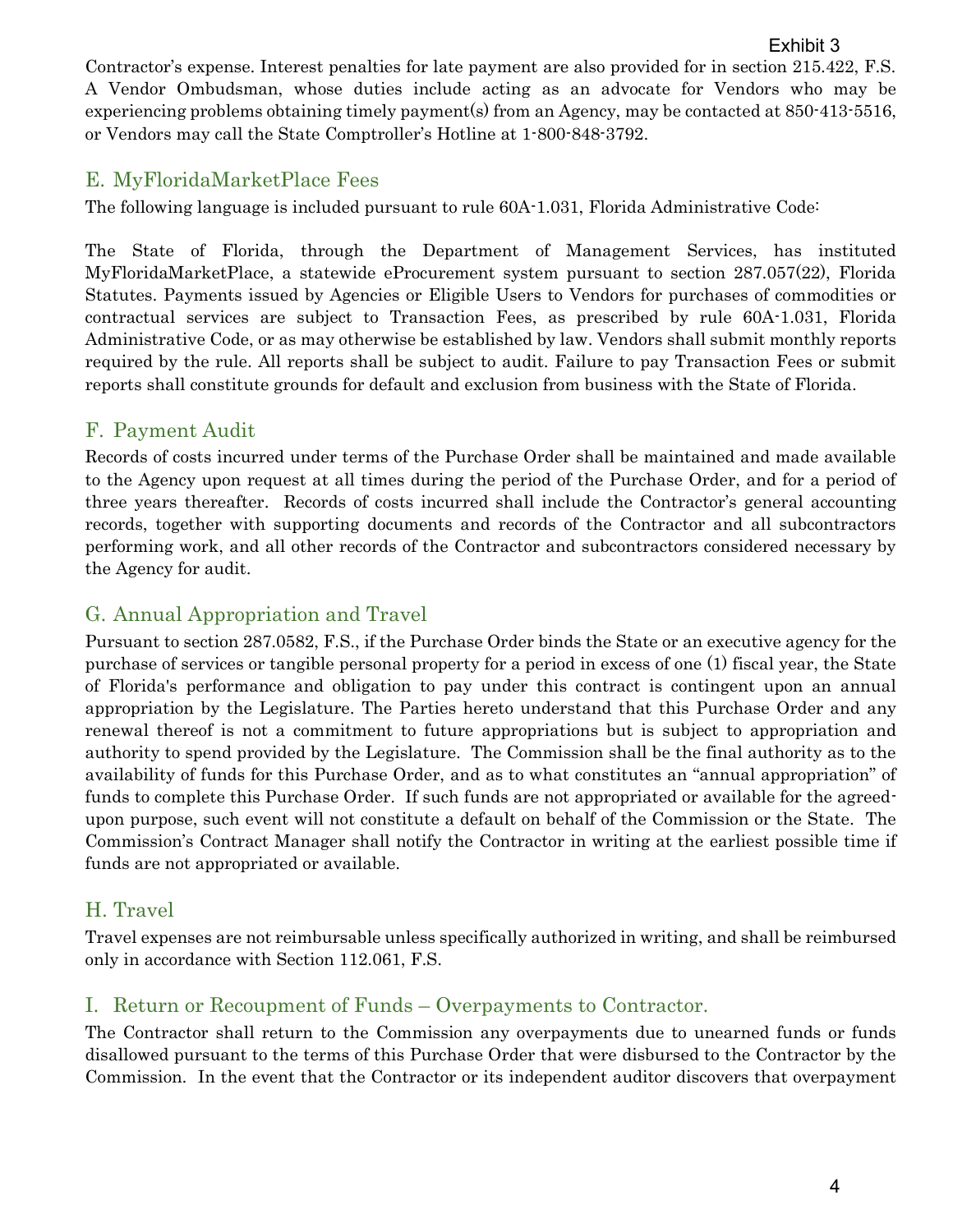#### Exhibit 3

has been made, the Contractor shall repay said overpayment within forty (40) calendar days without prior notification from the Commission. In the event that the Commission first discovers an overpayment has been made, the Commission will notify the Contractor in writing. Should repayment not be made in a timely manner, the Commission shall be entitled to charge interest at the lawful rate of interest established pursuant to Subsection 55.03(1), F.S., on the outstanding balance beginning forty (40) calendar days after the date of notification or discovery. Refunds should be sent to the Commission's Contract Manager and made payable to "Florida Fish and Wildlife Conservation Commission."

### J. Additional Costs or Monetary Loss Resulting from Contractor Non-Compliance.

If the Contractor's non-compliance with any provision of the Purchase Order results in additional cost or monetary loss to the Commission or the State of Florida, the Commission can recoup that cost or loss from monies owed to the Contractor under this Purchase Order or any other contract between the Contractor and the Commission. In the event that the discovery of this cost or loss arises when no monies are available under this Purchase Order or any other contract between the Contractor and the Commission, the Contractor will repay such cost or loss in full to the Commission within thirty (30) days of the date of notice of the amount owed, unless the Commission agrees, in writing, to an alternative timeframe. If the Contractor is unable to repay any cost or loss to the Commission, the Commission shall notify the State of Florida, Department of Financial Services, for resolution pursuant to Section 17.0415, F.S.

## K. Florida Emergency Supplier Network (FESN).

Suppliers of products and services needed by government during hurricanes and other emergencies are invited to join a Florida Emergency Supplier Network (FESN). Suppliers will identify emergency products and services available, emergency contact information, plans to maintain their operations and supply chain in emergency circumstances, and pricing arrangements.

This information will be organized and furnished to buyers at State and County Emergency Operations Centers, and suppliers will be recognized with a certificate identifying their business as a member of the Florida Emergency Supplier Network. FESN applications and contracts may be obtained at:

[https://www.dms.myflorida.com/business\\_operations/state\\_purchasing/florida\\_emergency\\_networks/](https://www.dms.myflorida.com/business_operations/state_purchasing/florida_emergency_networks/)

# Section 4. Liability

## A. Indemnity

If Contractor is a state agency or subdivision, as defined in Subsection 768.28(2), F.S., or as a governmental entity as defined in Subsection 287.012(14), F.S., neither Party indemnifies nor insures the other Party for the other Party's negligence. If Contractor is not a state agency or subdivision as defined above, the Contractor shall be fully liable for the actions of its agents, employees, partners, or subcontractors and shall fully indemnify, defend, and hold harmless the State and the Commission, and their officers, agents, and employees, from suits, actions, damages, and costs of every name and description, including attorneys' fees, arising from or relating to personal injury and damage to real or personal tangible property alleged to be caused in whole or in part by the Contractor, its agents, employees, partners, or subcontractors, provided, however, that the Contractor shall not indemnify for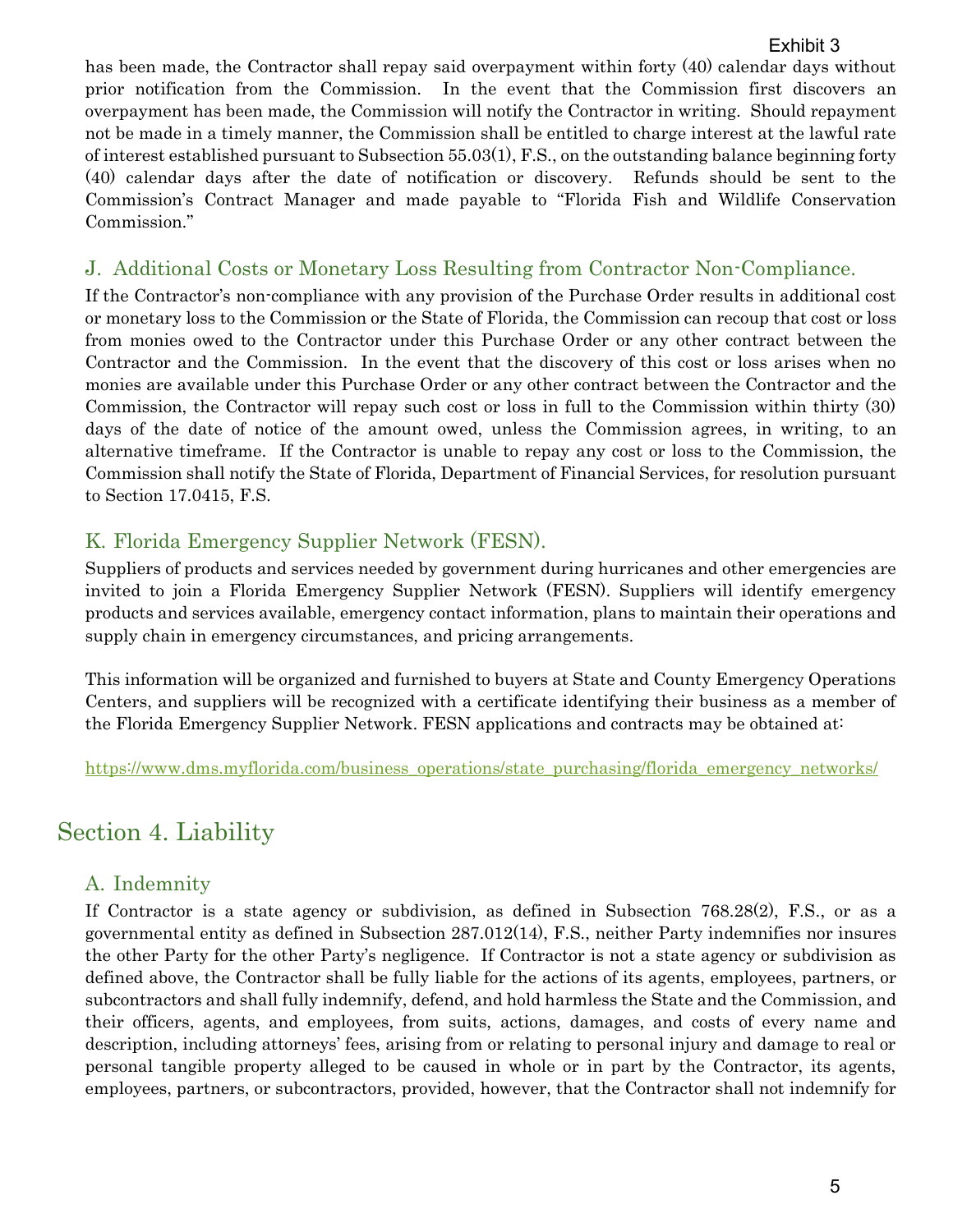that portion of any loss or damages proximately caused by the negligent act or omission of the State or the Commission. However, nothing contained herein shall constitute a waiver by either party of its sovereign immunity or the provisions of Section 768.28, Florida Statutes.

## B. Payment for Claims

The Contractor guarantees the payment of all just claims for materials, supplies, tools, or labor and other just claims against the Contractor or any employee, agent, subcontractor, assignee or delegate in connection with the Purchase Order.

## C. Workers' Compensation

To the extent required by Chapter 440, F.S., the Contractor will either be self-insured for Workers' Compensation claims or will secure and maintain during the life of this Contract, Workers' Compensation Insurance for all of its employees connected with the work of this project, with minimum employers' liability limits of \$100,000.00 per accident, \$100,000.00 per person, and \$500,000.00 policy aggregate. Such policy shall cover all employees engaged in any contract work. If any work is subcontracted, the Contractor shall require the subcontractor similarly to provide Workers' Compensation Insurance for all of the latter's employees unless such employees are covered by the protection afforded by the Contractor. Such self-insurance program or insurance coverage shall comply fully with the Florida Workers' Compensation law (Chapter 440, F.S.). In case any class of employees engaged in hazardous work under this Contract is not protected under Workers' Compensation statutes, the Contractor shall provide, and cause each subcontractor to provide, adequate insurance satisfactory to the Commission, for the protection of its employees not otherwise protected. Employers who have employees who are engaged in work in Florida must use Florida rates, rules, and classifications for those employees.

## D. Liability Insurance

Article C does not apply to the Contractor who participates in the State Risk Management Trust Fund administered by the Department of Financial Services, Division of Risk Management of the State of Florida.

The Contractor shall maintain insurance sufficient to adequately protect the Agency from any and all liability and property damage/hazards which may result from the performance of the Purchase Order. All insurance shall be with insurers qualified and duly licensed to transact business in the State of Florida. If required by the Agency and prior to commencing any work the Contractor shall provide Certification(s) of Insurance evidencing that all appropriate coverage is in full force and showing the Agency to be an additional insured.

# Section 5. Compliance with Florida Laws

## A. Familiarity and Compliance with Laws, Generally

The Contractor shall comply with all laws, rules, codes, ordinances, and licensing requirements that are applicable to the conduct of its business, including those of federal, state, and local agencies having jurisdiction and authority. For example, the Contractor shall comply with Section 247A of the Immigration and Nationality Act, the Americans with Disabilities Act, Health Insurance Portability

Exhibit 3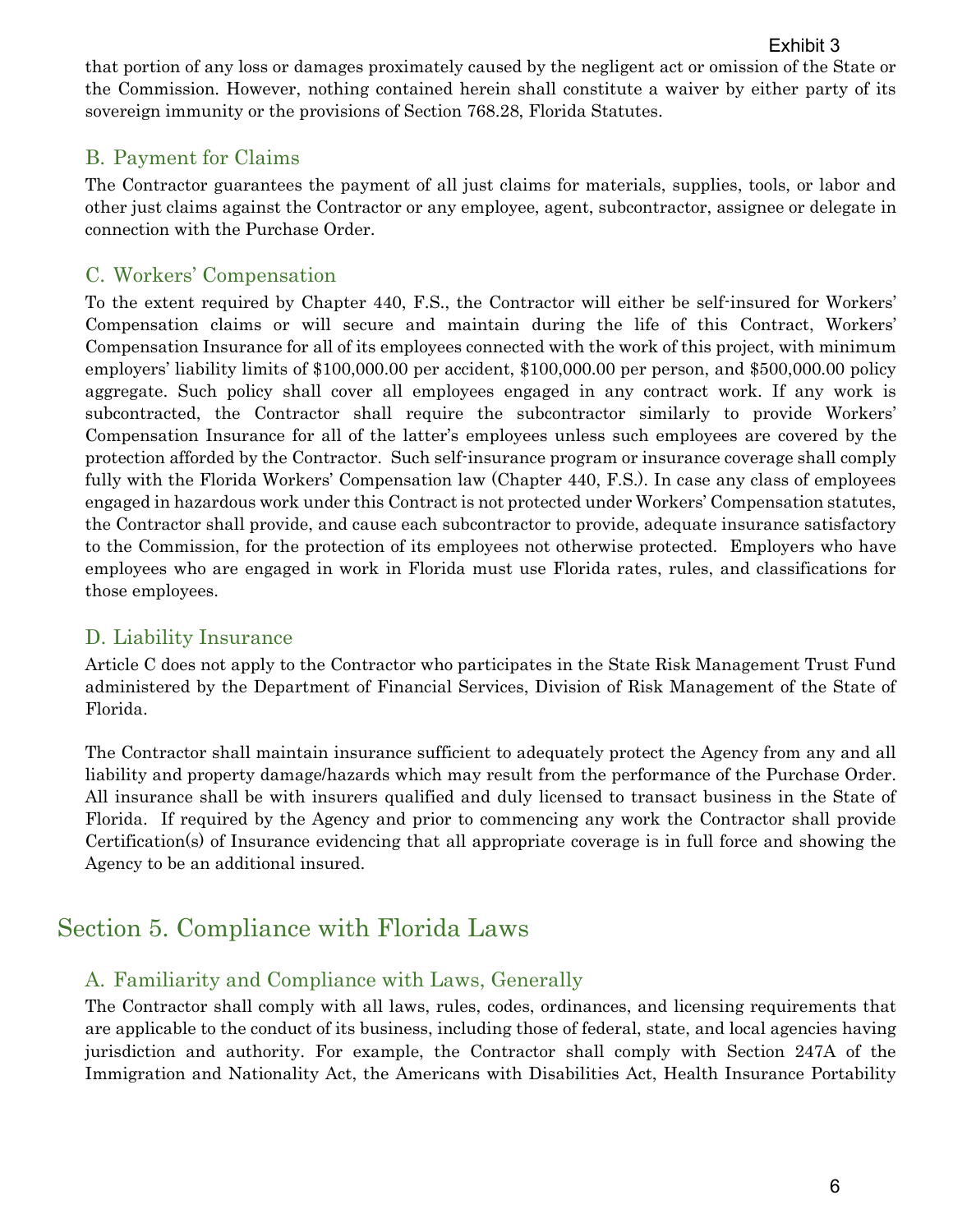and Accountability Act, and all prohibitions against discrimination on the basis of race, religion, sex, creed, national origin, handicap, marital status, or veteran's status. Exhibit 3

Pursuant to subsection  $287.058(1)$ , F.S., the provisions of subparagraphs  $287.058(1)(a)$  (c), and (g), F.S., are hereby incorporated by reference, to the extent applicable.

## B. Convicted and Discriminatory Vendor Lists

Contractor hereby certifies that neither it, nor any person or affiliate of Contractor, has been convicted of a Public Entity Crime as defined in section 287.133, F.S., nor placed on the convicted vendor list. Further, in accordance with sections 287.133 and 287.134, F.S., an entity or affiliate who is on the Convicted Vendor List or the Discriminatory Vendor List may not perform work as a contractor, supplier, subcontractor, or consultant under the Purchase Order with any Agency.

## C. Vendors on Scrutinized Companies List

Contractor certifies that it and any of its affiliates are not scrutinized companies as identified in Section 287.135, F.S. In addition, Contractor agrees to observe the requirements of Section 287.135, F.S., for applicable sub-agreements entered into for the performance of work under this Agreement. Pursuant to Section 287.135, F.S., the Commission may immediately terminate this Agreement for cause if the Contractor, its affiliates, or its subcontractors are found to have submitted a false certification; or if the Contractor, its affiliates, or its subcontractors are placed on any applicable scrutinized companies list or engaged in prohibited contracting activity during the term of the Agreement. As provided in Subsection 287.135(8), F.S., if federal law ceases to authorize these contracting prohibitions, then they shall become inoperative.

## D. Lobbying

In accordance with sections 11.062 and 216.347, F.S., the Purchase Order funds are not for the purpose of lobbying the Legislature, the judicial branch, or an Agency. Pursuant to subsection 287.058(6), F.S., the Purchase Order does not prohibit the Contractor from lobbying the executive or legislative branch concerning the scope of services, performance, term, or compensation regarding the Purchase Order, after the Purchase Order's execution and during the Purchase Order's term.

## E. Gratuities

The Contractor shall not, in connection with this or any other agreement with the State, directly or indirectly (1) offer, give, or agree to give anything of value to anyone as consideration for any State officer or employee's decision, opinion, recommendation, vote, other exercise of discretion, or violation of a known legal duty, or (2) offer, give, or agree to give to anyone anything of value for the benefit of, or at the direction or request of, any State officer or employee.

## F. Public Records

a. This Contract may be unilaterally canceled by the Commission for refusal by the Contractor to allow public access to all documents, papers, letters, or other material subject to the provisions of Chapter 119, Florida Statutes, and made or received by the Contractor in conjunction with this Contract, unless exemption for such records is allowable under Florida law.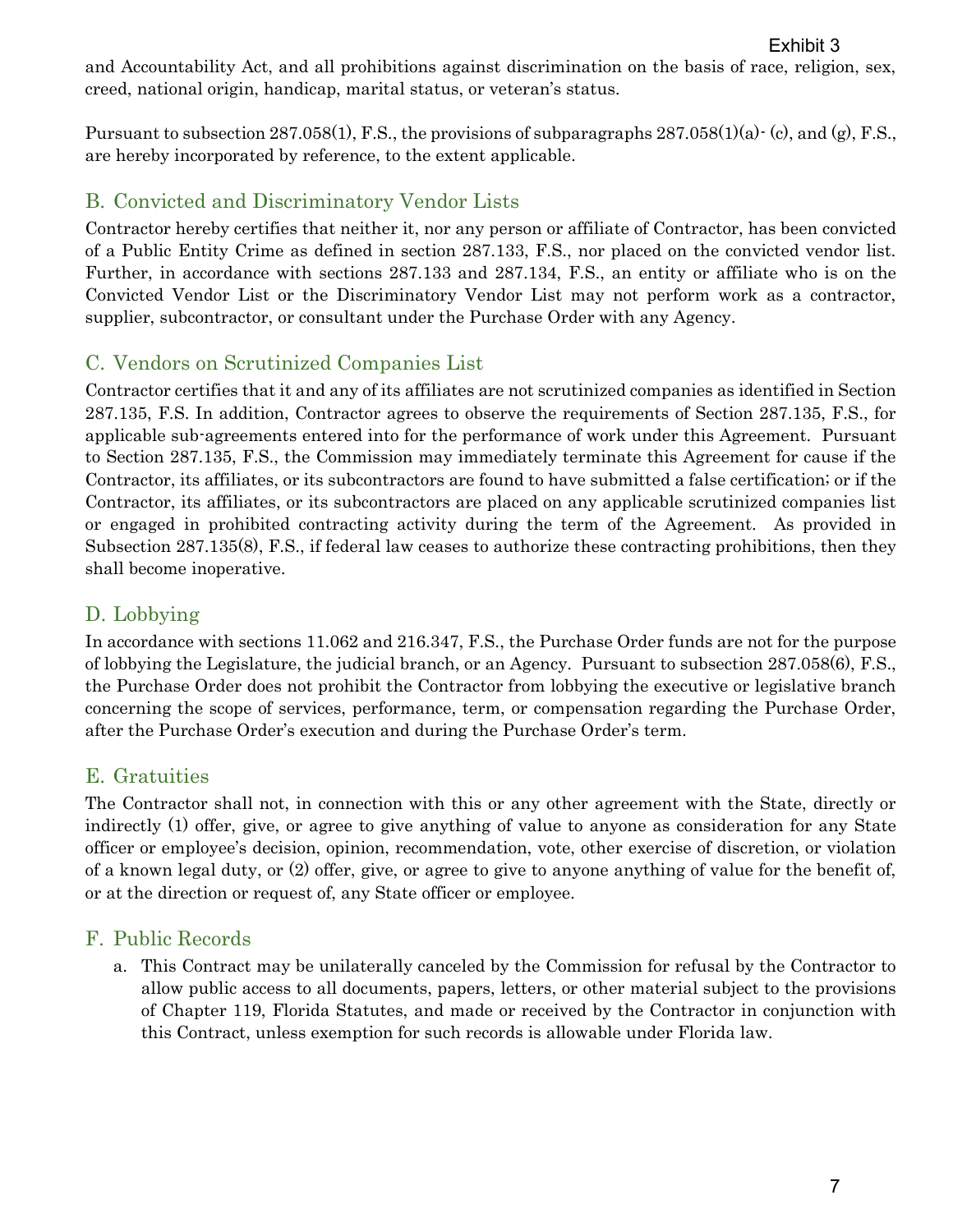- b. If the Contractor meets the definition of "Contractor" in Section 119.0701(1)(a) F.S., the Contractor shall comply with the following:
	- i. IF THE CONTRACTOR HAS QUESTIONS REGARDING THE APPLICATION OF THE CHAPTER 119, FLORIDA STATUTES, TO THE CONTRACTOR'S DUTY TO PROVIDE PUBLIC RECORDS RELATING TO THIS CONTRACT, CONTACT THE CUSTODIAN OF PUBLIC RECORDS AT: 850-488-6553, [RecordsCustodian@myfwc.com,](mailto:RecordsCustodian@myfwc.com) and 620 South Meridian Street, Tallahassee, FL 32399.
	- ii. Keep and maintain public records required by the Commission to perform the service.
	- iii. Upon request from the Commission's custodian of public records, provide the Commission with a copy of the requested records or allow the records to be inspected or copied within a reasonable time at a cost that does not exceed the cost provided in Chapter 119, F.S. or as otherwise provided by law.
	- iv. Ensure that public records that are exempt or confidential and exempt from public records disclosure requirements are not disclosed except as authorized by law for the duration of the contract term and following completion of the contract if the Contractor does not transfer the records to the Commission.
- c. Upon completion of the contract transfer, at no cost, to the Commission all public records in possession of the Contractor or keep and maintain public records required by the Commission to perform the service. If the Contractor transfers all public records to the Commission upon completion of the contract, the Contractor shall destroy any duplicate public records that are exempt or confidential and exempt from public records disclosure requirements. If the Contractor keeps and maintains public records upon completion of the contract, the Contractor shall meet all applicable requirements for retaining public records. All records stored electronically must be provided to the Commission, upon request from the Commission's custodian of public records, in a format that is compatible with the information technology systems of the Commission.

## G. Publishing and Confidentiality

Contractor is allowed to publish research findings, results or otherwise information gained in the course of research services performed under the Purchase Order in scholarly journals, student dissertations, or other professional forums not so mentioned. An advance copy of any such publication shall be provided to the Agency's Contract Manager.

The Contractor shall maintain confidentiality of all confidential data, files, and records related to the services and/or commodities provided pursuant to the Purchase Order and shall comply with all state and federal laws, including, but not limited to sections 381.004, 384.29, 392.65, and 456.057, F.S. The Contractor's confidentiality procedures shall be consistent with the most recent version of the Agency's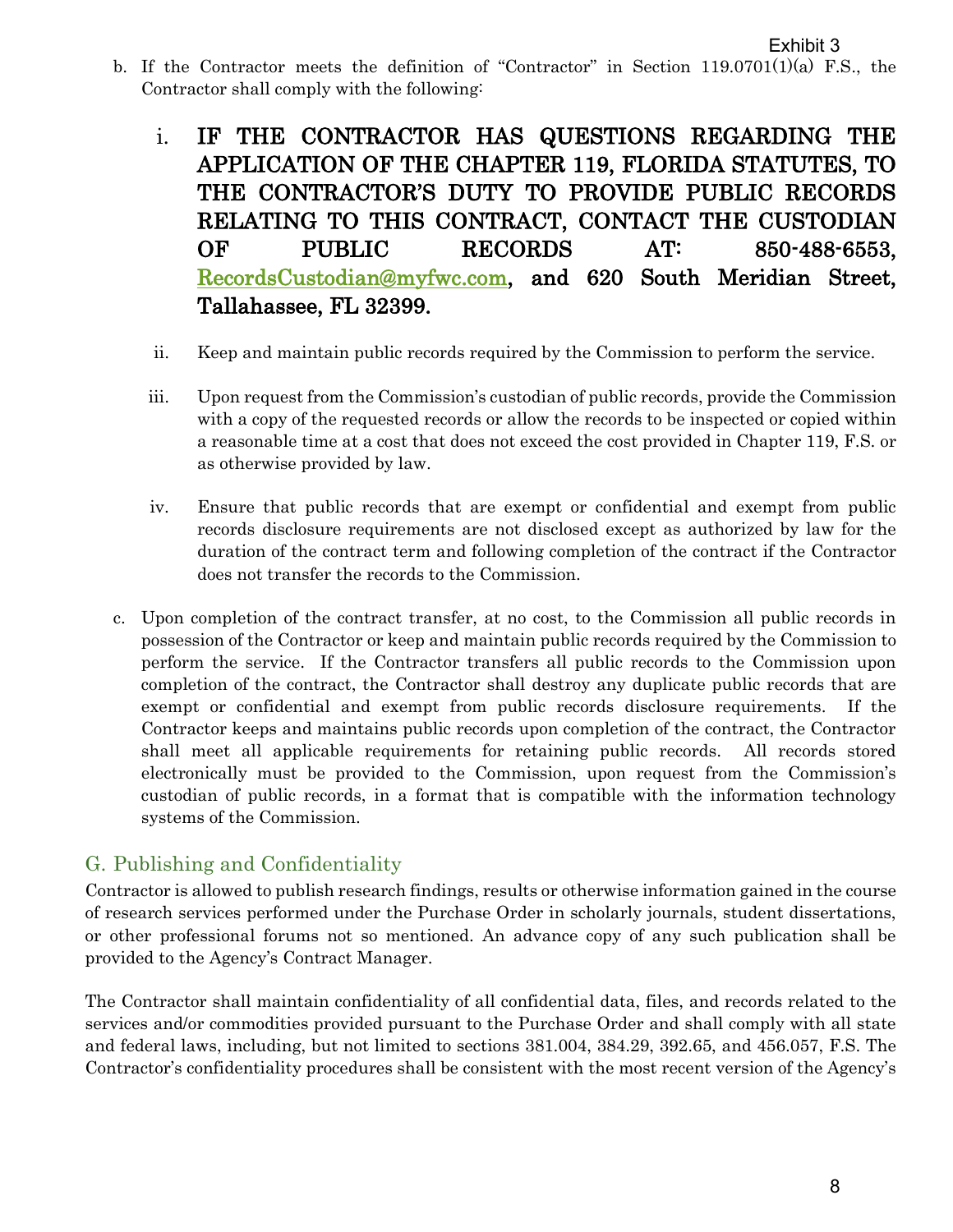security policies, protocols, and procedures. The Contractor shall also comply with any applicable professional standards with respect to confidentiality of information.

## H. Intellectual Property

All intellectual property produced by or developed through funding under a Purchase Order will be the exclusive property of the Contractor and may be copyrighted, patented, or otherwise restricted as provided by Florida and federal law. Where activities supported by this Contract produce original writing, sound recordings, pictorial reproductions, drawings or other graphic representation and works of any similar nature, the Commission and the State of Florida have the unlimited, royalty-free, nonexclusive, irrevocable right to use, duplicate and disclose such materials in whole or in part, in any manner, for any purpose whatsoever and to have others acting on behalf of the Commission to do so. If this Contract is supported by federal funds, the federal awarding agency reserves a royalty-free, nonexclusive and irrevocable right to reproduce, publish, or otherwise use the work for federal purposes, and to authorize others to do so.

## I. Non-Expendable Property.

For the requirements of this section of the Purchase Order, "non-expendable property" is the same as "property" as defined in Section 273.02, F.S. (equipment, fixtures, and other tangible personal property of a non-consumable and non-expendable nature, with a value or cost of \$5,000.00 or more, and a normal expected life of one (1) year or more; hardback-covered bound books that are circulated to students or the general public, with a value or cost of \$25.00 or more; and uncirculated hardback-covered bound books, with a value or cost of \$250.00 or more).

Title (ownership) to all non-expendable property acquired with funds from this Purchase Order shall be vested in the Commission and said property shall be transferred to the Commission upon completion or termination of the Purchase Order unless otherwise authorized in writing by the Commission or unless otherwise specifically provided for in the Scope of Work.

## J. Cooperation with Inspector General

Pursuant to subsection 20.055(5), F.S., Contractor, and any subcontractor to the Contractor, understand and will comply with their duty to cooperate with the Inspector General in any investigation, audit, inspection, review, or hearing. Upon request of the Inspector General or any other authorized State official, the Contractor shall provide any type of information the Inspector General deems relevant to the Contractor's integrity or responsibility. Such information may include, but shall not be limited to, the Contractor's business or financial records, documents, or files of any type or form that refer to or relate to the Purchase Order.

The Contractor agrees to reimburse the State for the reasonable costs of investigation incurred by the Inspector General or other authorized State official for investigations of the Contractor's compliance with the terms of this or any other agreement between the Contractor and the State which results in the suspension or debarment of the Contractor.

## K. Employment Eligibility Verification.

i. Requirement to Use E-Verify. Section 448.095(2), F.S. requires the Contractor to: 1.) utilize the U.S. Department of Homeland Security's E-Verify system to verify the employment eligibility of all new employees hired by the Contractor during the Purchase Order term; and 2.) include in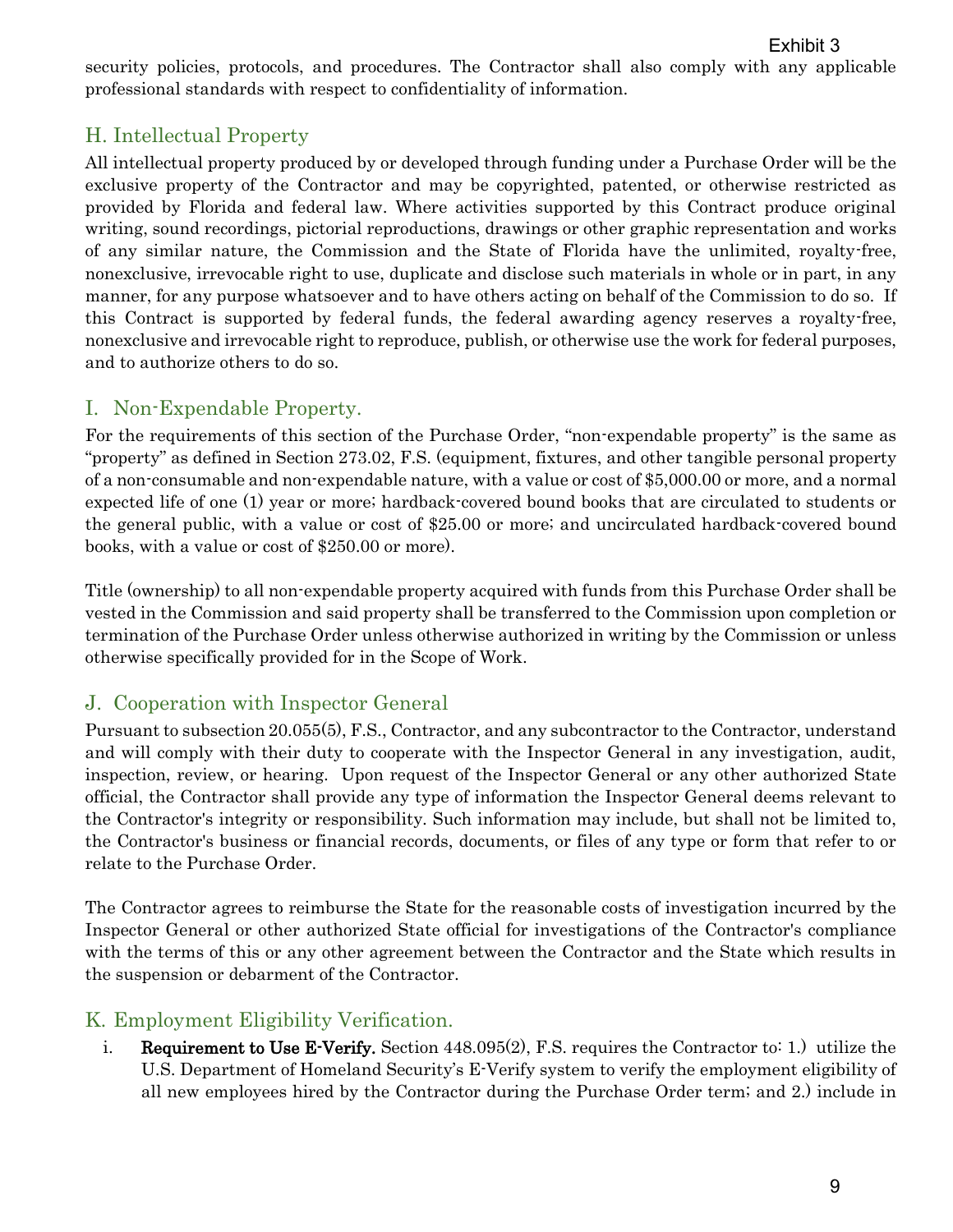all subcontracts under this Purchase Order, the requirement that subcontractors performing work or providing services pursuant to this Purchase Order utilize the E-Verify system to verify the employment eligibility of all new employees hired by the subcontractor during the term of the subcontract.

- ii. E-Verify Online. E-Verify is an Internet-based system that allows an employer, using information reported on an employee's Form I-9, Employment Eligibility Verification, to determine the eligibility of all new employees hired to work in the United States. The Department of Homeland Security's E-Verify system can be found online at [https://www.e](https://www.e-verify.gov/)[verify.gov.](https://www.e-verify.gov/)
- iii. Enrollment in E-Verify. As a condition precedent to entering a Purchase Order with the Commission, Contractors and Subcontractors shall register with and use the E-Verify system. Failure to do so shall result in the Purchase Order not being issued, or if discovered after issuance, termination of the Purchase Order.
- iv. E-Verify Recordkeeping. The Contractor further agrees to maintain records of its participation and compliance with the provisions of the E-Verify program, including participation by its subcontractors as provided above, and to make such records available to the Commission or other authorized state entity consistent with the terms of the Contractor's enrollment in the program. This includes maintaining a copy of proof of the Contractor's and subcontractors' enrollment in the E-Verify Program. If a contractor enters into a contract with a subcontractor, the subcontractor must provide the contractor with an affidavit stating that the subcontractor does not employ, contract with, or subcontract with an unauthorized alien. The contractor shall maintain a copy of such affidavit for the duration of the contract.
- v. Employment Eligibility Verification & Compliance. Compliance with the terms of the Employment Eligibility Verification provision is made an express condition of this Purchase Order and the Commission may treat a failure to comply as a material breach of the agreement. If the Commission terminates the Purchase Order pursuant to Section 448.095(2)(c), F.S., the contractor may not be awarded a public contract for at least 1 year after the date on which the contract was terminated and the Contractor is liable for any additional costs incurred by The Commission as a result of the termination of this Purchase Order.

### L. RESPECT

In accordance with subsection 413.036(3), F.S., if a product or service required for the performance of the Purchase Order is on the procurement list established pursuant to subsection 413.035(2), F.S., the following statement applies:

IT IS EXPRESSLY UNDERSTOOD AND AGREED THAT ANY ARTICLES THAT ARE THE SUBJECT OF, OR REQUIRED TO CARRY OUT, THIS CONTRACT SHALL BE PURCHASED FROM A NONPROFIT AGENCY FOR THE BLIND OR FOR THE SEVERELY HANDICAPPED THAT IS QUALIFIED PURSUANT TO CHAPTER 413, FLORIDA STATUTES, IN THE SAME MANNER AND UNDER THE SAME PROCEDURES SET FORTH IN SECTION 413.036(1) AND (2), FLORIDA STATUTES; AND FOR PURPOSES OF THIS CONTRACT THE PERSON, FIRM, OR OTHER BUSINESS ENTITY CARRYING OUT THE PROVISIONS OF THIS CONTRACT SHALL BE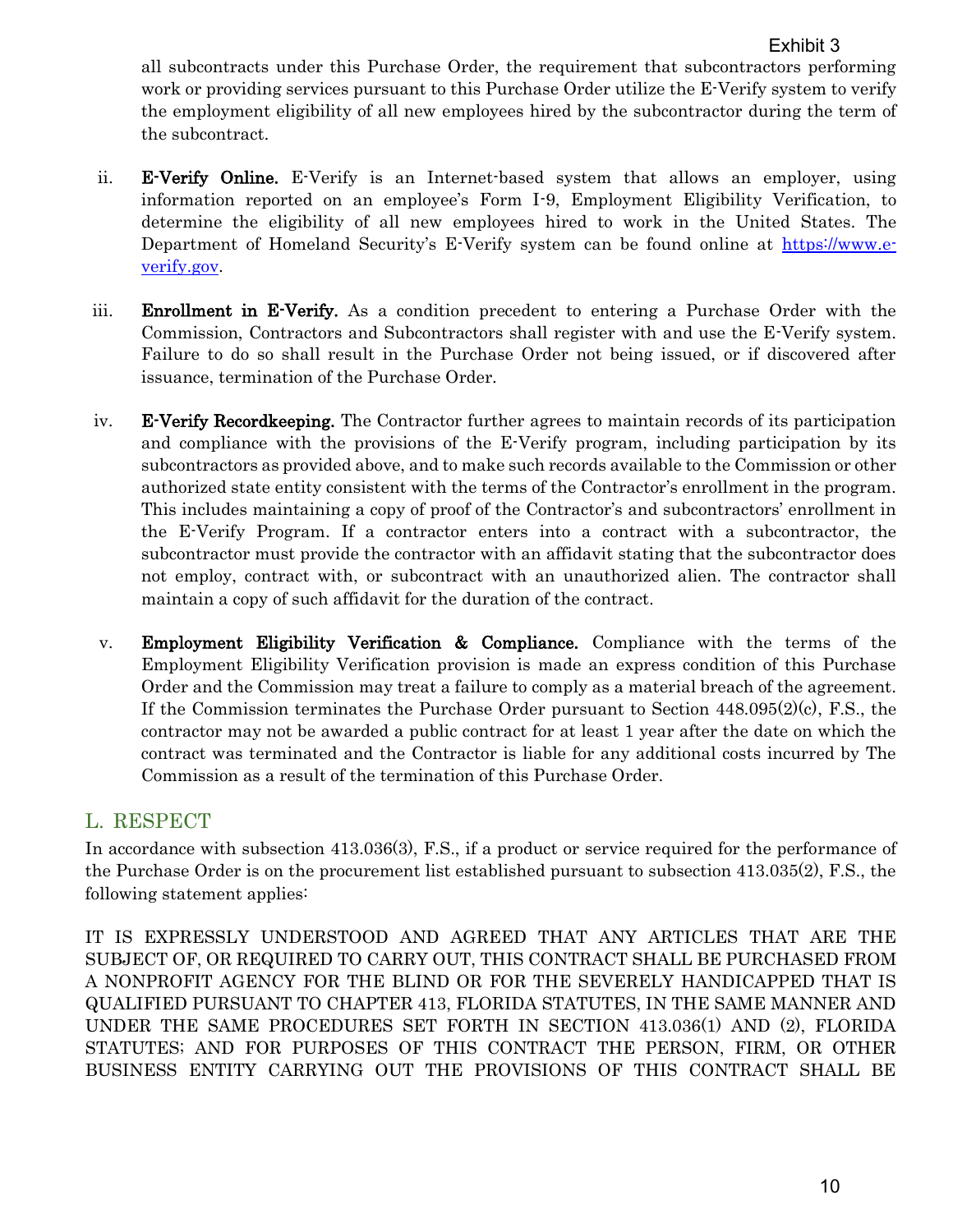#### DEEMED TO BE SUBSTITUTED FOR THE STATE AGENCY INSOFAR AS DEALINGS WITH SUCH QUALIFIED NONPROFIT AGENCY ARE CONCERNED. Exhibit 3

Additional information about the designated nonprofit agency and the products it offers is available at [http://www.respectofflorida.org/.](http://www.respectofflorida.org/)

### M. PRIDE

In accordance with subsection 946.515(6), F.S., if a product or service required for the performance of the Purchase Order is certified by or is available from Prison Rehabilitative Industries and Diversified Enterprises, Inc. (PRIDE) and has been approved in accordance with subsection 946.515(2), F.S., the following statement applies:

IT IS EXPRESSLY UNDERSTOOD AND AGREED THAT ANY ARTICLES WHICH ARE THE SUBJECT OF, OR REQUIRED TO CARRY OUT, THIS CONTRACT SHALL BE PURCHASED FROM THE CORPORATION IDENTIFIED UNDER CHAPTER 946, F.S., IN THE SAME MANNER AND UNDER THE SAME PROCEDURES SET FORTH IN SECTION 946.515(2) AND (4), F.S.; AND FOR PURPOSES OF THIS CONTRACT THE PERSON, FIRM, OR OTHER BUSINESS ENTITY CARRYING OUT THE PROVISIONS OF THIS CONTRACT SHALL BE DEEMED TO BE SUBSTITUTED FOR THIS AGENCY INSOFAR AS DEALINGS WITH SUCH CORPORATION ARE CONCERNED.

Additional information about PRIDE and the products it offers is available at [http://www.prideenterprises.org/.](http://www.prideenterprises.org/)

# Section 6. Compliance with Federal Laws

## A. Federal Compliance, Generally

As applicable, the Contractor shall comply with all federal laws, rules, and regulations, including but not limited to:

- a. Clean Air Act and Water Pollution Control Act. All applicable standards, orders, or requirements issued under the Clean Air Act (42 U.S.C. §§ 7401-7671), and the Water Pollution Control Act (33 U.S.C. §§ 1251-1387, as amended).
- b. Lacey Act, 16 U.S.C. §§ 3371-3378. This Act prohibits trade in wildlife, fish and plants have been illegally taken, possessed, transported or sold.
- c. Magnuson-Stevens Fishery Conservation and Management Act, 16 U.S.C. §§ 1801-1884. This Act governs marine fisheries in Federal waters.
- d. Migratory Bird Treaty Act, 16 U.S.C. §§ 703-712. The Act prohibits anyone, unless permitted, to pursue, hunt, take, capture, kill, attempt to take, capture or kill, possess, offer for sale, sell, offer to purchase, deliver for shipment, ship, cause to be shipped, deliver for transportation, transport, cause to be transported, carry or cause to be carried by any means whatsoever, receive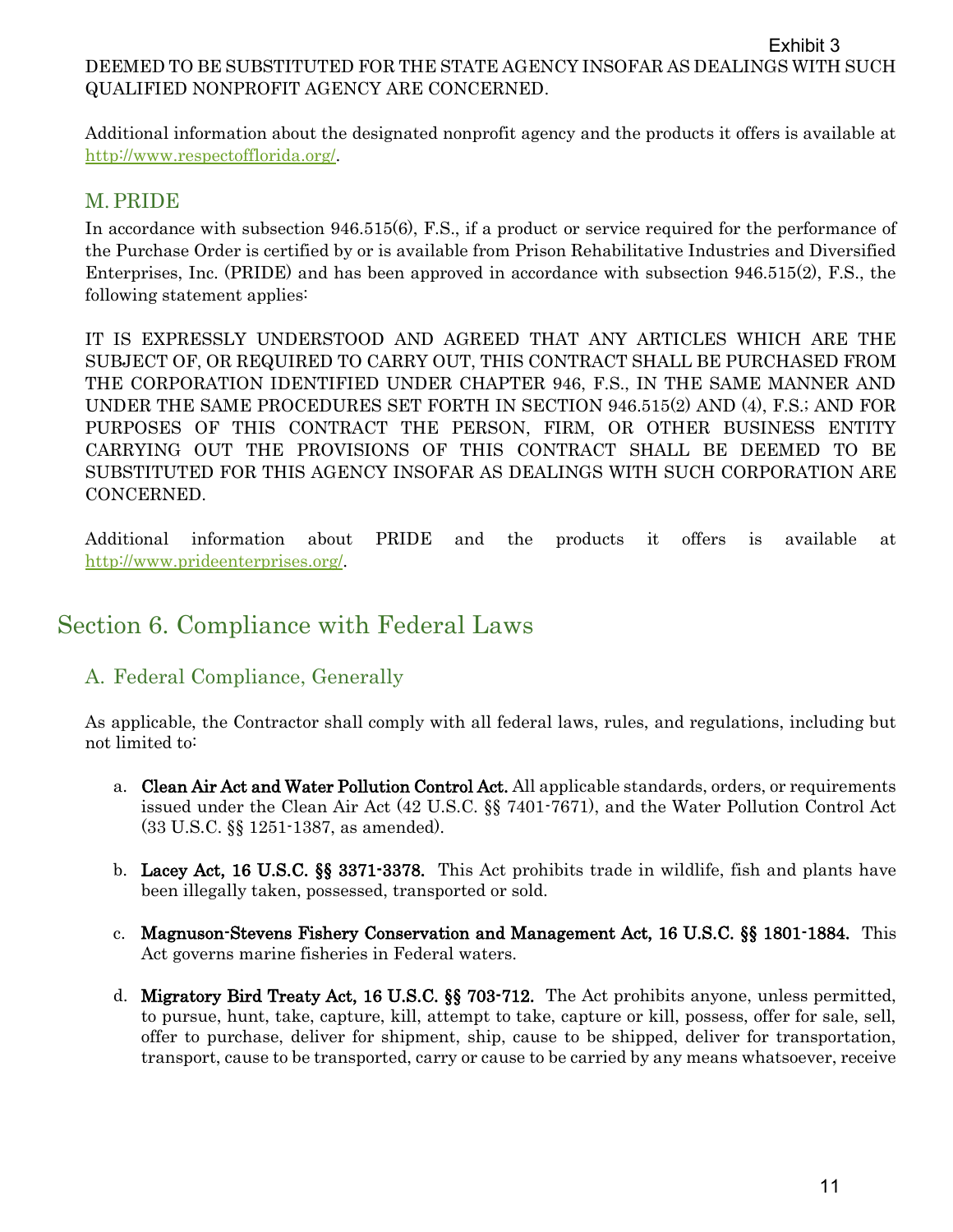for shipment, transport of carriage, or export, at any time, or in any manner, any migratory bird, or any part, nest, or egg of such bird.

e. Endangered Species Act, 16 U.S.C. § 1531, et seq. The Act provides a program for the conservation of threatened and endangered plants and animals and the habitat in which they are found. The Act also prohibits any action that cause a "taking" of any listed species of endangered fish or wildlife. Also, generally prohibited are the import, export, interstate, and foreign commerce of listed species.

#### B. Debarment and Suspension Contractor Federal Certification

If this Purchase Order relies on federal funds, in accordance with Federal Executive Order 12549 and 2 C.F.R. Part 1400 regarding, Debarment and Suspension, the Contractor certifies that neither it, nor its principals, is presently debarred, suspended, proposed for debarment, declared ineligible, or voluntarily excluded from participation in this transaction by any federal department or agency; and, that the Contractor shall not knowingly enter into any lower tier contract, or other covered transaction, with a person who is similarly debarred or suspended from participating in this covered transaction.

#### C. Drug Free Workplace

If this Purchase Order relies on federal funds, pursuant to the Drug-Free Workplace Act of 1988, the Contractor attests and certifies that the Contractor will provide a drug-free workplace compliant with 41 U.S.C. § 81.

#### D. Prohibition against Lobbying

If this Purchase Order relies on federal funds, the Contractor certifies that no Federal appropriated funds have been or will be paid, by or on behalf of the Contractor, to any person for influencing or attempting to influence an officer or employee of an agency, a Member of Congress, an officer or employee of Congress, or an employee of a Member of Congress, in connection with the awarding, renewal, amending or modifying of any Federal contract, grant, or cooperative agreement. The Contractor also certifies that it has not engaged any registrant under the Lobbying Disclosure Act of 1995 who has made lobbying contacts on behalf of the Contractor with respect to this Purchase Order and its related federal contract, grant, loan, or cooperative agreement; or, if the Contractor has engaged any registrant with respect to this Purchase Order and its related Federal contract, grant, loan, or cooperative agreement, the Contractor shall, prior to or upon execution of this Purchase Order, immediately provide the Commission Contract Manager a signed declaration listing the name of any said registrant. During the term of this Purchase Order, and at the end of each Calendar quarter in which any event occurs that materially affects the accuracy of this certification or declaration, the Contractor shall file an updated declaration with the Commission's Contract Manager. If any nonfederal funds are used for lobbying activities as described above in connection with this Purchase Order, the Contractor shall submit Standard Form LLL, "Disclosure Form to Report Lobbying", and shall file quarterly updates of any material changes. The Contractor shall require the language of this certification to be included in all subcontracts, and all subcontractors shall certify and disclose accordingly.

## Section 7. Federal Funds

If this Purchase Order relies on federal funds, the following terms and conditions apply: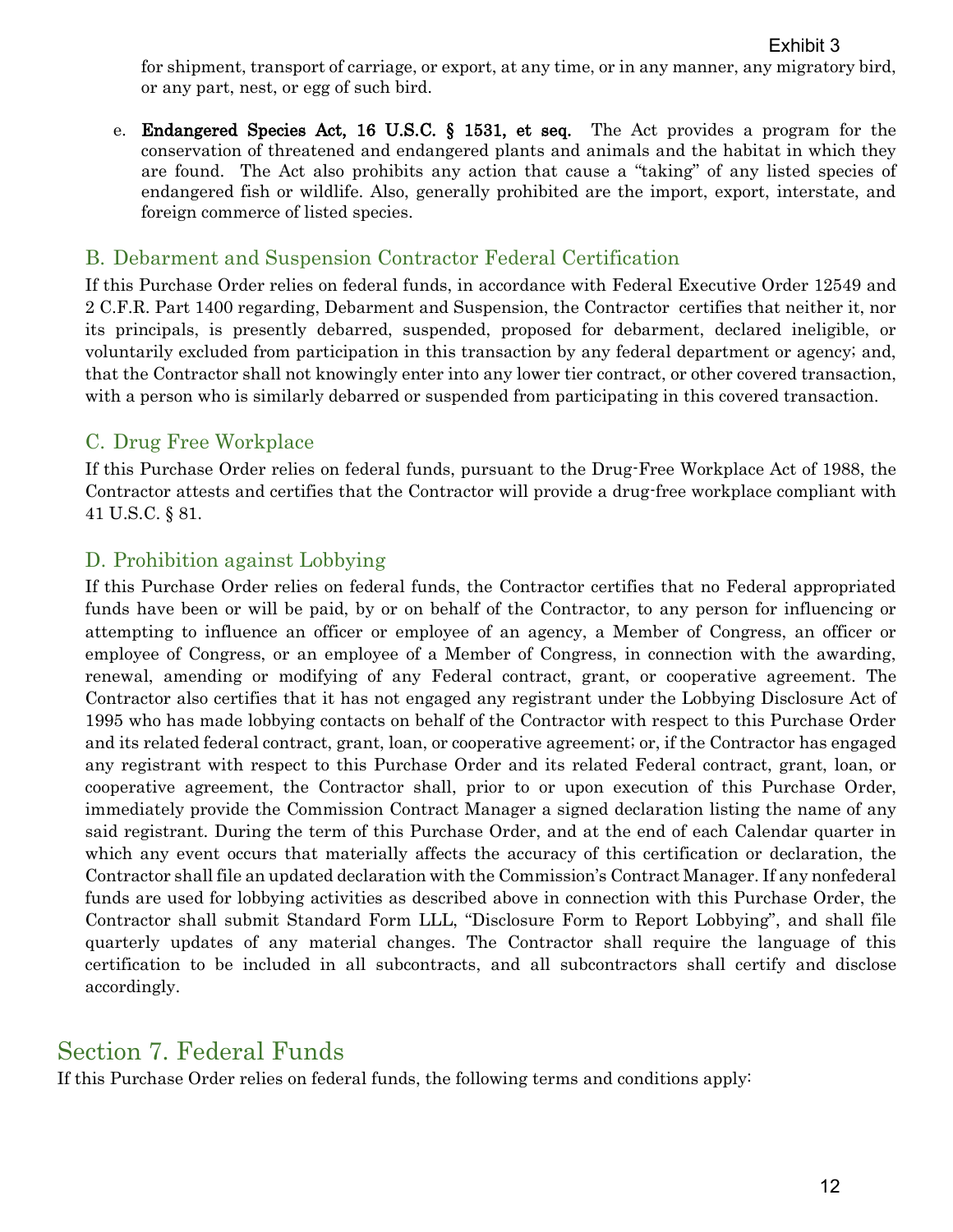## A. Prior Approval to Expend Federal Funds to Federal Agency or Employee

It is understood and agreed that the Contractor is not authorized to expend any federal funds under this Purchase Order to a federal agency or employee without the prior written approval of the awarding federal agency.

### B. Equal Employment Opportunity.

Executive Order 11246 of September 24, 1965, entitled "Equal Employment Opportunity," as amended by Executive Order 11375 of October 13, 1967, and as supplemented in Department of Labor regulations (41 CFR Chapter 60). Applicable, except as otherwise provide under 41 CFR Part 60, to any grant, contract, loan, insurance, or guarantee involving Federal assisted construction.

## C. Davis-Bacon Act.

The Davis-Bacon Act, 40 U.S.C. 3141-3148, as supplemented by Department of Labor regulations at 29 CFR Part 5. Applicable to contractors and subcontractors performing on federally funded or assisted contracts in excess of \$2,000.00 for the construction, alteration, or repair (including painting and decorating) of public buildings or public works. Under this Act, contractors and subcontractors must pay their laborers and mechanics employed under the contract no less than the locally prevailing wages and fringe benefits for corresponding work on similar projects in the area.

## D. Copeland "Anti-Kickback Act".

The Copeland "Anti-Kickback" Act, 40 U.S.C. 3141-3148, and 3146-3148, as supplemented by Department of Labor regulations (29 CFR Part 5). Applicable to contracts awarded by a non-Federal entity in excess of \$100,000.00 that involve employment of mechanics or labors. Under this Act, contractors and subrecipients are prohibited from inducing, by any mean, any person employed in the construction, completion, or repair of public work, to give up any part of the compensation to which he or she is otherwise entitled.

### E. Contract Work Hours and Safety Standards Act

Sections 103 and 107 of the Agreement Work Hours and Safety Standards Act (40 U.S.C. 327–330) as supplemented by Department of Labor regulations (29 CFR part 5). Applicable to construction contracts awarded by Contractors and subcontractors in excess of \$2,000.00, and in excess of \$2,500.00 for other contracts which involve the employment of mechanics or laborers. Under this Act, contractors and subcontractors must compute wages of mechanics and laborers (workers) on the basis of a standard forty (40) hour work week; provide workers no less than time and a half for hours worked in excess of the forty (40) hour work week; and not require workers to work in surroundings or work conditions that are unsanitary, hazardous, or dangerous.

## F. Rights to Inventions Made Under a Contract or Agreement.

37 CFR Part 401. If the Federal award meets the definition of "funding agreement" under 37 CFR 401.2(a) and the recipient or Subrecipient wishes to enter into a contract with a small business firm or nonprofit organization regarding the substitution of parties, assignment or performance of experimental, developmental, or research work under the "funding agreement," the recipient or subrecipient must comply with the requirements of 37 CFR Part 401, "Rights to Inventions Made by Nonprofit Organizations and Small Business Firms Under Government Grants, Contracts and Cooperative Agreements," and any implementing regulations issued by the awarding agency.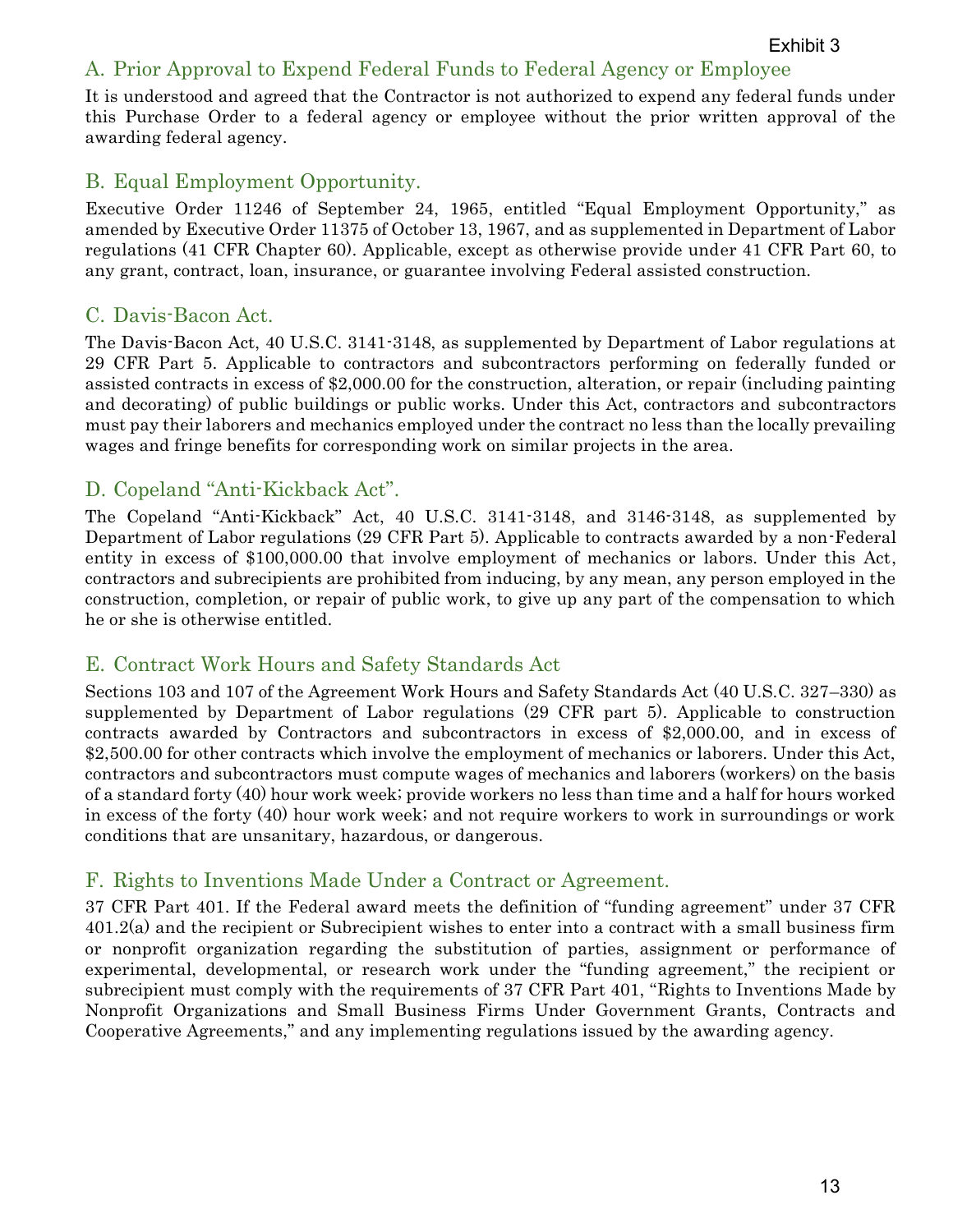### G. Energy Efficiency.

Mandatory standards and policies relating to energy efficiency which are contained in the State energy conservation plan issued in compliance with the Energy Policy and Conservation Act (Pub. L. 94–163, 89 Stat. 871).

### H. Compliance with Office of Management and Budget Circulars.

As applicable, Contractor shall comply with the following Office of Management and Budget (OMB) Uniform Guidance (2 CFR 200).

## I. American Rescue Plan Act (ARPA) of 2021.

If this Purchase Order relies on ARPA federal funds, then the following shall apply:

- i. For Purchase Orders issued prior to April 3, 2022, Contractors shall provide a Data Universal Number System (DUNS) number to the Commission within two weeks of Purchase Order issuance or prior to payment, whichever comes first.
- ii. For Purchase Orders issued on or after April 4, 2022, Contractors shall provide a [Unique Entity](https://sam.gov/content/home)  [Identifier \(UEI\)](https://sam.gov/content/home) to the Commission within two weeks of Purchase Order issuance or prior to payment, whichever comes first.
- iii. Public Law 117-2, American Rescue Plan Act of 2021, Title XI-Committee of Finance Subtitle M; Section 9901.
- iv. Coronavirus State Fiscal Recovery Fund (SFRF) (31 CFR Part 35).
- v. Office of Management and Budget (OMB) Uniform Guidance (2 CFR 200).
- vi. US Department of Treasury, Compliance and Reporting Guidance State and Local Recovery Funds, as amended.

# Section 8. Subcontractors and Assignments

### A. Subcontractors

The Contractor unless include in the Statement of Work or other attached documents to the Purchase Order shall not subcontract any work under the Purchase Order without the prior written consent of the Agency. The Contractor is fully responsible for satisfactory completion of all subcontracted work.

### B. Assignment

The Contractor shall not sell, assign or transfer any of its rights, duties or obligations under the Purchase Order without the prior written consent of the Agency. In the event of any assignment, the Contractor remains secondarily liable for performance of the Purchase Order, unless the Agency expressly waives such secondary liability. The Agency may assign the Purchase Order with prior written notice to the Contractor.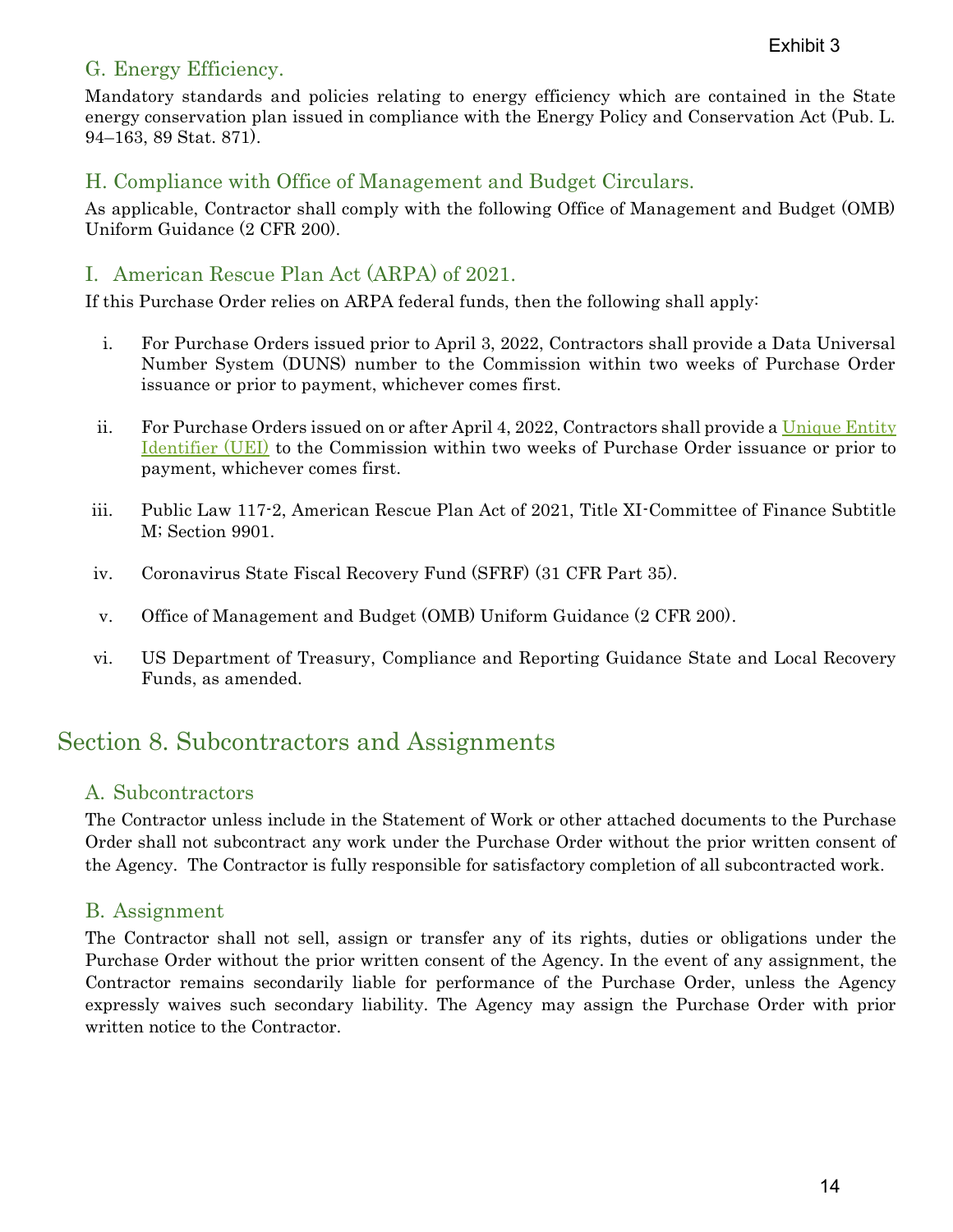# Section 9. Termination and Other Remedies.

### A. Financial Consequences.

In accordance with Subsection 287.058(1)(h), F.S., the Scope of Work contains clearly defined deliverables. If the Contractor fails to produce each deliverable within the time frame specified by the Scope of Work, the budget amount allocated for that deliverable will be deducted from the Contractor's payment. The Commission shall apply any of these additional financial consequences:

- a. Temporarily withhold payments pending correction of the deficiency by the Contractor
- b. Reduction of payment if correction of deficiency is not made by the Contractor.
- c. Disallow all or part of the cost of the activity or action not in compliance.
- d. Request refund of previously disbursed payments.
- e. Wholly or partly suspend or terminate this agreement.
- f. Withhold future awards for the FWC projects.
- g. Take other remedies that may be legally available.

Further financial consequences may be identified in the Scope of Work.

## B. Commission Unilateral Termination.

The Commission may unilaterally terminate this Purchase Order for convenience by providing the Contractor with fifteen (15) calendar days of written notice of its intent to terminate. The Contractor shall not be entitled to recover any cancellation charges or lost profits.

## C. Termination – Fraud or Willful Misconduct.

This Purchase Order shall terminate immediately in the event of fraud or willful misconduct on the part of the Contractor. In the event of such termination, the Commission shall provide the Contractor with written notice of termination.

## D. Termination – Funds Unavailability.

In the event funds to finance this Purchase Order become unavailable or if federal or state funds upon which this Purchase Order is dependent are withdrawn or redirected, the Commission may terminate this Purchase Order upon no less than twenty-four (24) hours' notice in writing to the Contractor. Said notice shall be delivered by certified mail, return receipt requested or in person with proof of delivery. The Commission shall be the final authority as to the availability of funds and will not reallocate funds appropriated for this Purchase Order to another program thus causing "lack of funds." In the event of termination of this Purchase Order under this provision, the Contractor will be compensated for any work satisfactorily completed prior to notification of termination.

## E. Prohibition of Unauthorized Aliens.

In accordance with Executive Order 96-236, signed August 1, 1996, by the Governor of Florida, the Commission shall consider the employment by the Contractor of unauthorized aliens a violation of Subsection 274A(e) of the federal Immigration and Nationalization Act. Such violation shall be cause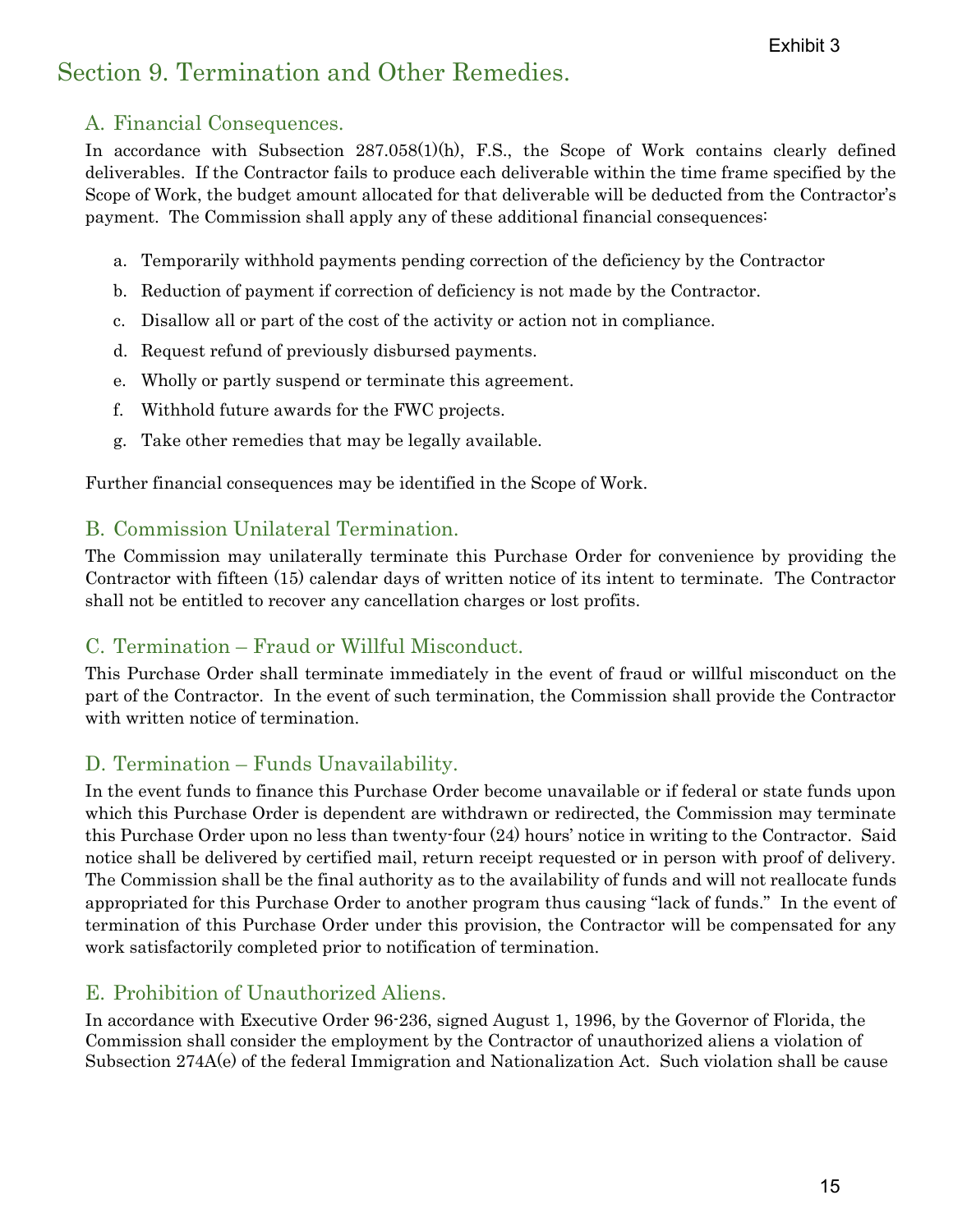## F. Termination – Other.

The Commission may terminate this Purchase Order if the Contractor fails to:

- 1. comply with all terms and conditions of this Purchase Order;
- 2. produce each deliverable within the time specified by the Purchase Order or extension;
- 3. maintain adequate progress, thus endangering the performance of the Purchase Order; or,
- 4. abide by any statutory, regulatory, or licensing requirement.

Rule 60A-1.006(3), F.A.C., governs the procedure and consequences for default. The rights and remedies of the Commission in this clause are in addition to any other rights and remedies provided by law or under the Purchase Order. The Contractor shall not be entitled to recover any cancellation charges or lost profits.

## G. Contractor Discontinuation of Activities Upon Termination Notice.

Upon receipt of notice of termination, the Contractor shall, unless the notice directs otherwise, immediately discontinue all activities authorized hereunder. Upon termination of this Purchase Order, the Contractor shall promptly render to the Commission all property belonging to the Commission. For the purposes of this section, property belonging to the Commission shall include, but shall not be limited to, all books and records kept on behalf of the Commission.

# Section 10. Record-Keeping Requirements.

## A. Contractor Responsibilities for Record-Keeping.

The Contractor shall maintain accurate books, records, documents and other evidence that sufficiently and properly reflect all direct and indirect costs of any nature expended in the performance of this Purchase Order, in accordance with generally accepted accounting principles.

## B. State Access to Contractor Books, Documents, Papers, and Records.

The Contractor shall allow the Commission, the Chief Financial Officer of the State of Florida, the Auditor General of the State of Florida, the Florida Office of Program Policy Analysis and Government Accountability or authorized representatives of the state or federal government to have access to any of the Contractor's books, documents, papers, and records, including electronic storage media, as they may relate to this Purchase Order, for the purposes of conducting audits or examinations or making excerpts or transcriptions.

## C. Contractor Records Retention.

Unless otherwise specified in the Scope of Work, these records shall be maintained for five (5) fiscal years following the completion of this Purchase Order, if the Purchase Order is for commodities or services; or for ten (10) years following the completion of this Purchase Order, if the Purchase Order is for construction; or for the period otherwise required for this particular type of project by the General Records Schedules maintained by the Florida Department of State (available at [http://dos.myflorida.com/library-archives/records-management/general-records-schedules/\)](http://dos.myflorida.com/library-archives/records-management/general-records-schedules/). The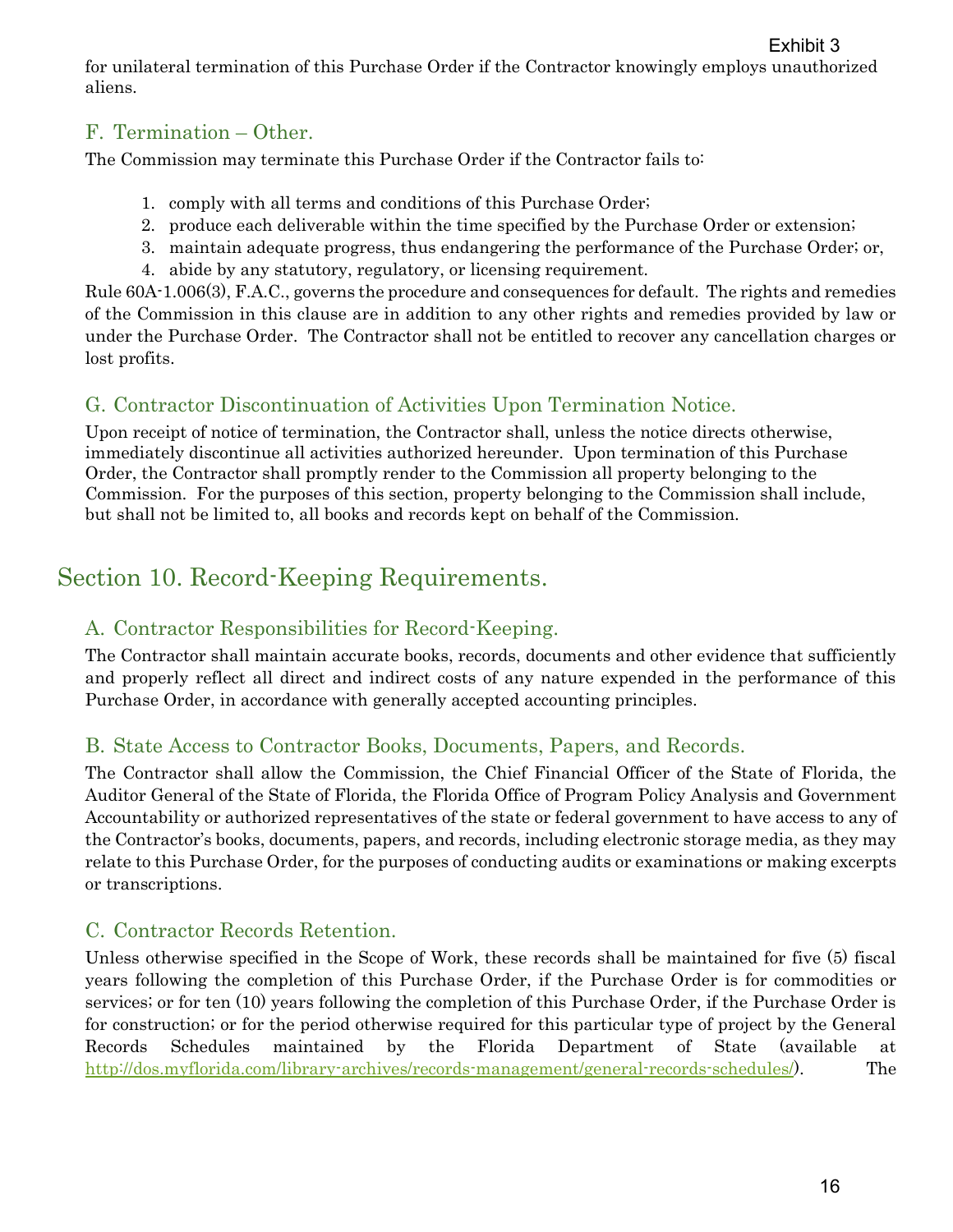Exhibit 3

Contractor shall cooperate with the Commission to facilitate the duplication and transfer of such records upon the Commission's request.

## D. Contractor Responsibility to Include Records Requirements – Subcontractors.

In the event any work is subcontracted under this Purchase Order, the Contractor shall include the aforementioned audit and record keeping requirements in all subcontract agreements.

## E. Compliance with Federal Funding Accountability and Transparency.

Any federal funds awarded under this Purchase Order must comply with the Federal Funding Accountability and Transparency Act (FFATA) of 2006. The intent of the FFATA is to empower every American with the ability to hold the government accountable for each spending decision. The result is to reduce wasteful spending in the government. The FFATA legislation requires that information on federal awards (federal financial assistance and expenditures) be made available to the public via a single, searchable website: [usaspending.gov.](https://www.usaspending.gov/) Grant recipients awarded a new Federal grant greater than or equal to \$25,000.00 are subject to the FFATA. The Contractor agrees to provide the information necessary, over the life of this Purchase Order, for the Commission to comply with this requirement.

# Section 11. Miscellaneous

## A. Mediation

In the event of any claim or dispute arising by or between the Commission and the Contractor, each party shall continue to perform as required under the Purchase Order, notwithstanding the existence of such claim or dispute, it being acknowledged that time is of the essence. This provision includes, but is not limited to, the obligation to continue to perform under the Purchase Order notwithstanding disputes as to amounts due for payment hereunder.

Except for any claim, dispute, or matter in question that has been waived by the acceptance of final payment, or that is otherwise barred by the applicable statute of limitations or other provision of law, any claim, dispute, or other matter in question arising out of, or relating to the Purchase Order or the breach thereof, shall be first submitted to non-binding mediation by a single mediator in Tallahassee, Florida

The party making a claim or dispute shall notify the other in writing of its claim or dispute within ten working days of the event giving rise to the claim or dispute.

- i. Such notice shall give the other party ten working days from receipt of the notice to respond in writing.
- ii. If the party initiating such notice is not satisfied with the response, then it shall invoke this clause initiating non-binding mediation by sending a demand for mediation in writing to the other party within seven (7) days.
- iii. The parties have two weeks after notice to agree in writing upon a mediator.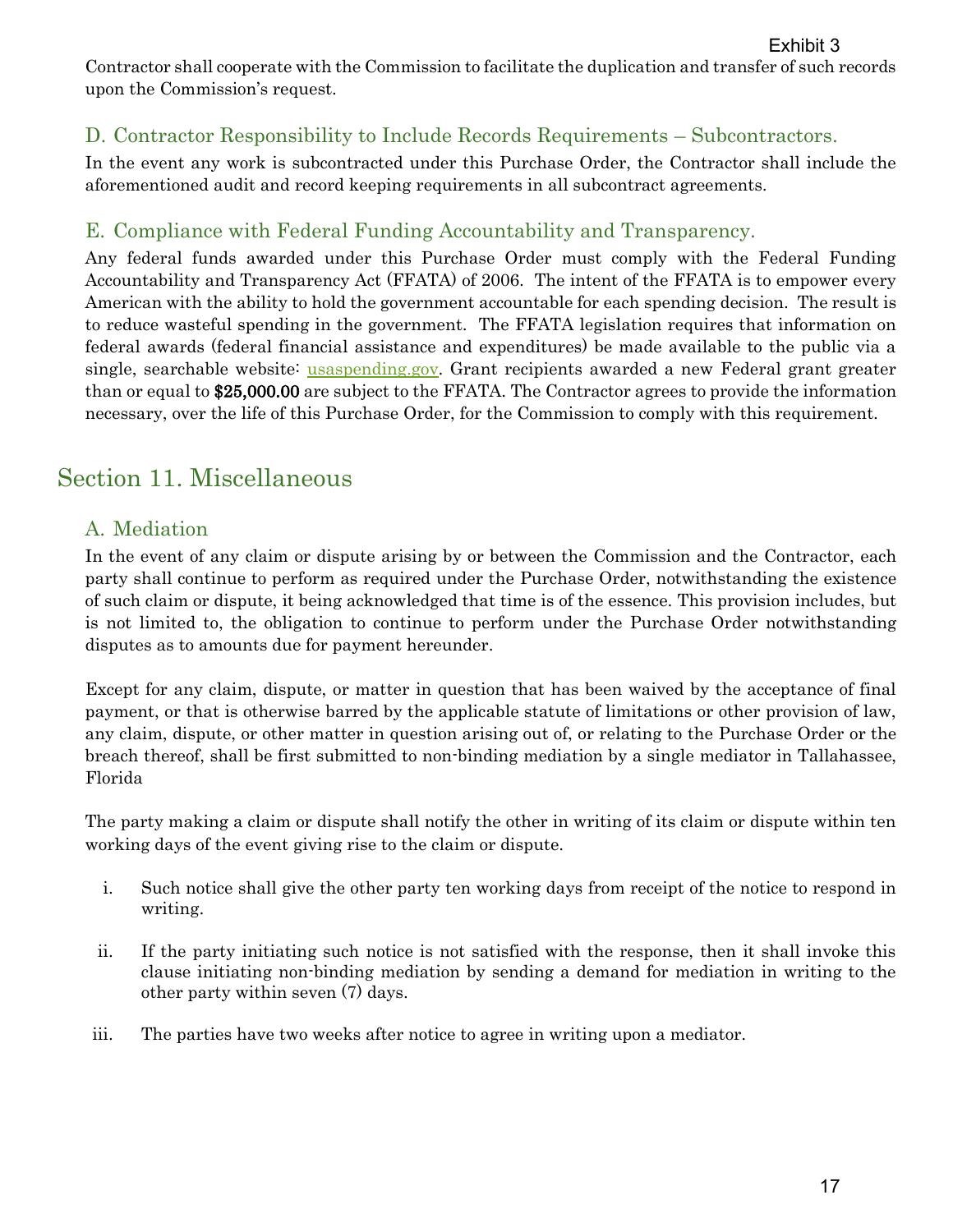- iv. If the parties cannot agree upon a Florida Supreme Court certified mediator, then the parties shall request the Chief Judge of the Second Judicial Circuit in Leon County, Florida, to appoint a Florida Supreme Court certified mediator.
	- a. The mediator's fees shall be born equally by the parties involved in the mediation and shall pay all of its own attorneys' fees and expenses related to the mediation unless otherwise agreed.
	- b. Unless otherwise agreed by the parties in writing, such mediation shall take place within forty-five (45) days of the appointment of or agreement to the mediator if the mediator's schedule so allows.
	- c. The terms of this Purchase Order and any dispute relating thereto will be governed by the laws of the State of Florida, any litigation will be brought in the state or federal court in and for Tallahassee, Florida, and you agree to submit to the exclusive jurisdiction of the state and federal courts located in and for the Leon County, State of Florida.
	- d. All parties agree to negotiate in good faith in an effort to settle any dispute. All parties shall have a representative present at mediation with the authority to settle the case.
- v. Any resolution achieved at mediation shall be set forth in a written settlement agreement.
- vi. The Contractor shall require all the dispute resolution provisions and requirements set out in this Article in each contract it makes with any Subcontractor, material supplier, equipment supplier, or fabricator.
- vii. In no event shall the demand for mediation be made after the date when institution of legal or equitable proceedings based on such claim, dispute, or other matter in question would be barred by the applicable statute of limitations, or otherwise.

Unless otherwise agreed in writing, the Contractor shall carry on the Work and maintain its performance of this Purchase Order during any claim, dispute, or mediation.

If any matter sought to be mediated by the Commission or the Contractor involves a claim or other matter by or against any Subcontractor, any Separate Contractor, or any other third party, or any such entity is reasonably necessary to be joined in the mediation to permit a full and complete disposition of the dispute submitted hereunder, then the Subcontractor, Separate Contractor or third party shall be joined by personal service of the notice demanding mediation.

Such termination of the mediation shall not preclude any party from commencing any judicial proceeding in a court of competent jurisdiction in Leon County, Florida, providing the claims sought to be decided are not otherwise barred.

Any demand for mediation and any answer to such demand must contain a written statement of each claim alleged and the dollar amount in controversy sought in each claim. Should mediation fail to resolve the claim submitted, the parties may then proceed to seek applicable remedies at law.

The agreement to mediate set forth in this Section shall apply to, and become part of, any Subcontract, any contract into which these conditions are incorporated by reference or otherwise, and the parties to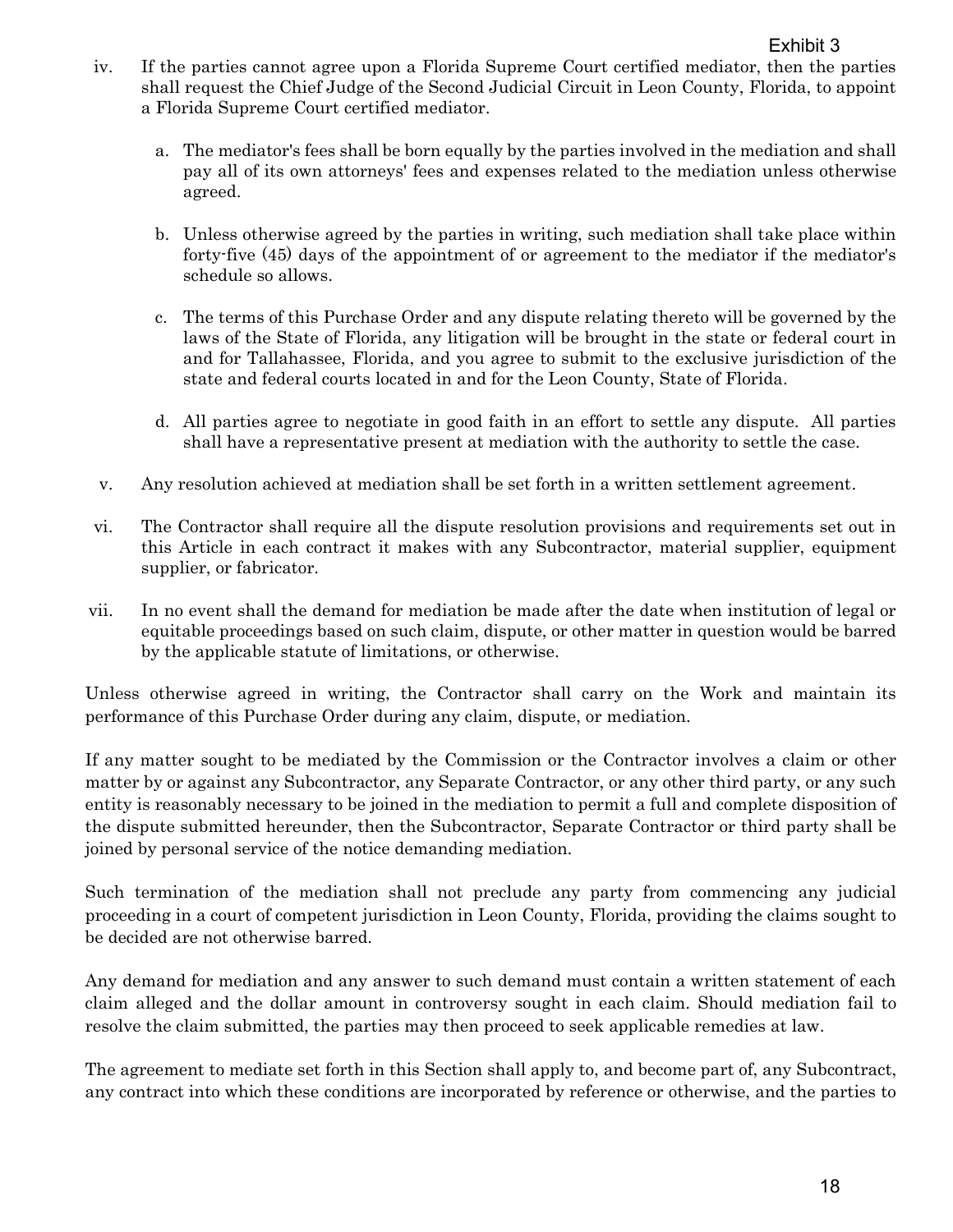Exhibit 3

such contract shall mediate all disputes arising out of, or in any way relating to, that contract or the Project in accordance with the provisions of this Section.

## B. Governing Law, Severability and Venue.

This Purchase Order has been delivered in the State of Florida. Florida law governs this Purchase Order, all agreements arising under or out of this Purchase Order, and any legal action or other proceeding of any kind designed to resolve a dispute that arises out of or relates to this Purchase Order. Wherever possible, each provision of this Purchase Order shall be interpreted in such manner as to be effective and valid under applicable law. If a court or other tribunal finds any provision of this Purchase Order unenforceable as written, the unenforceable provision(s) shall be ineffective to the extent of such prohibition or invalidity, without invalidating the remainder of such provision and the remaining provisions of this Purchase Order. The parties have selected the Second Judicial Circuit in Leon County, Florida, as the mandatory and exclusive forum for resolving any dispute, in law or equity, that arises out of or relates to the parties' transactions. By accepting this Purchase Order, Contractor affirms that Contractor considers the Second Judicial Circuit to be a fair and convenient forum for any legal action or other proceeding of any kind designed to resolve such a dispute. Contractor will not initiate in any other forum a legal action or other proceeding to which this provision applies.

## C. Jury Trial Waiver

As part of the consideration for this Purchase Order, the Parties hereby waive trial by jury in any action or proceeding brought by any party against any other party pertaining to any matter whatsoever arising out of or in any way connected with this Purchase Order, or with the products or services provided under this Purchase Order, including but not limited to any claim by the Contractor of *quantum meruit*.

## D. Waiver of Rights

The delay or failure by the Agency to exercise or enforce any of its rights under the Purchase Order shall not constitute waiver of such rights.

## E. Modification

The Purchase Order may only be modified by a Change Order agreed to by the Commission and the Contractor. If a Purchase Order Change Order is required for any portion of any job, the Contractor shall not commence to purchase materials for the amended work to be performed, nor proceed with the outlined duties described without prior written approval and receiving a revised copy of the approved Purchase Order in his/her possession. The Contractor shall request a Change Order in writing, outlining the reasons and the itemized costs required for the Change Order. The Parties agree to renegotiate this agreement if federal and/or state revisions of any applicable laws or regulations make changes in the Purchase Order necessary.

## F. Time is of the Essence

Time is of the essence with regard to each and every obligation of the Contractor. Each such obligation is deemed material, and a breach of any such obligation (including a breach resulting from untimely performance) is a material breach, unless such delay is attributable to Agency delays including timely issuance of the Purchaser Order and any modification thereafter, if any.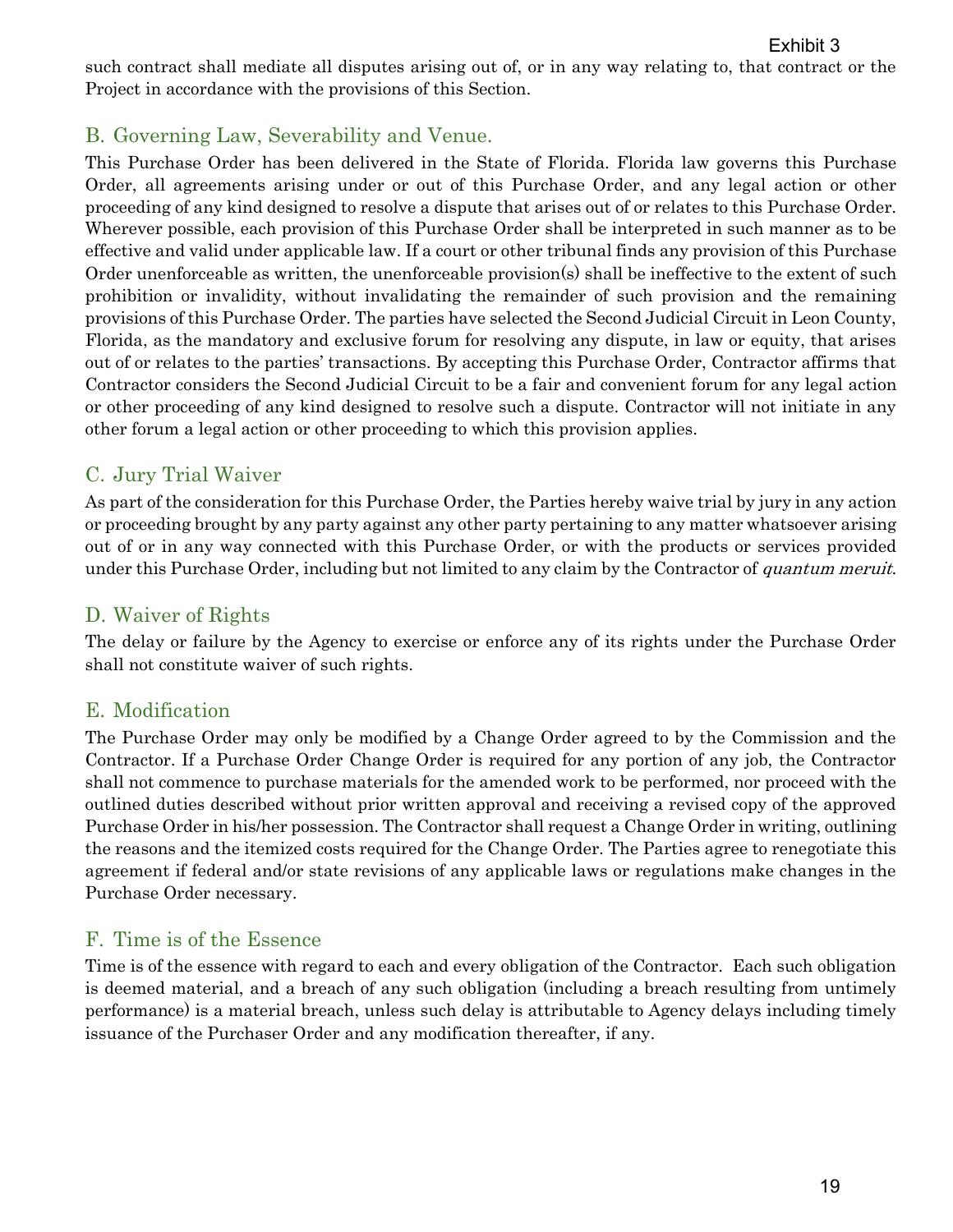## G. Commodities Logistics

The following provisions shall apply to all Purchase Orders unless otherwise indicated in the contract documents:

- a. All purchases are F.O.B. destination, transportation charges prepaid.
- b. Each shipment must be shipped to the address indicated on the face of the Purchase Order and marked to the attention of the individual identified, if any. Each shipment must be labeled plainly with the Purchase Order number and must show the gross, tare, and net weight. A complete packing list must accompany each shipment. This paragraph shall also apply to any third party who ships items on behalf of the Contractor.
- c. No extra charges shall be applied for boxing, crating, packing, or insurance.
- d. The following delivery schedule shall apply: 8:00 AM–4:00 PM, Monday through Friday, excluding legal holidays.
- e. If delivery to the specified destination cannot be made on or before the specified date, notify the Agency immediately using the contact information provided in the MyFloridaMarketPlace system.
- f. The Agency assumes no liability for commodities shipped to any address other than the specified location(s) provided on the Purchase Order.
- g. Items received in excess of quantities specified may, at Agency's option, be returned at the Contractor's expense. Substitutions are not permitted.

### H. Media Requests.

Contractors shall refer all requests by the media or public relations personnel to the Commission's Contract Manager. Contractors must submit a written request for permission before consulting with the media and, if approved, the Commission may provide consultation and talking points. In relation to this Purchase Order, Contractors will not issue news releases, post social media content, respond to questions, nor will Contractors make statements on behalf of the Commission or its partners without prior direction and the Commission's written approval. Production and filming requests related to this Purchase Order shall be processed through the Commission only.

#### I. Entire Agreement.

This Purchase Order, with all incorporated attachments and exhibits, represents the entire agreement of the Parties. Any alterations, variations, changes, modifications or waivers of provisions of this Purchase Order shall only be valid when they have been reduced to writing, and duly signed by each of the Parties hereto, unless otherwise provided herein. In the event of conflict, the following order of precedence shall prevail: this Purchase Order and its attachments, the terms of the solicitation, then the Contractor's response to the solicitation.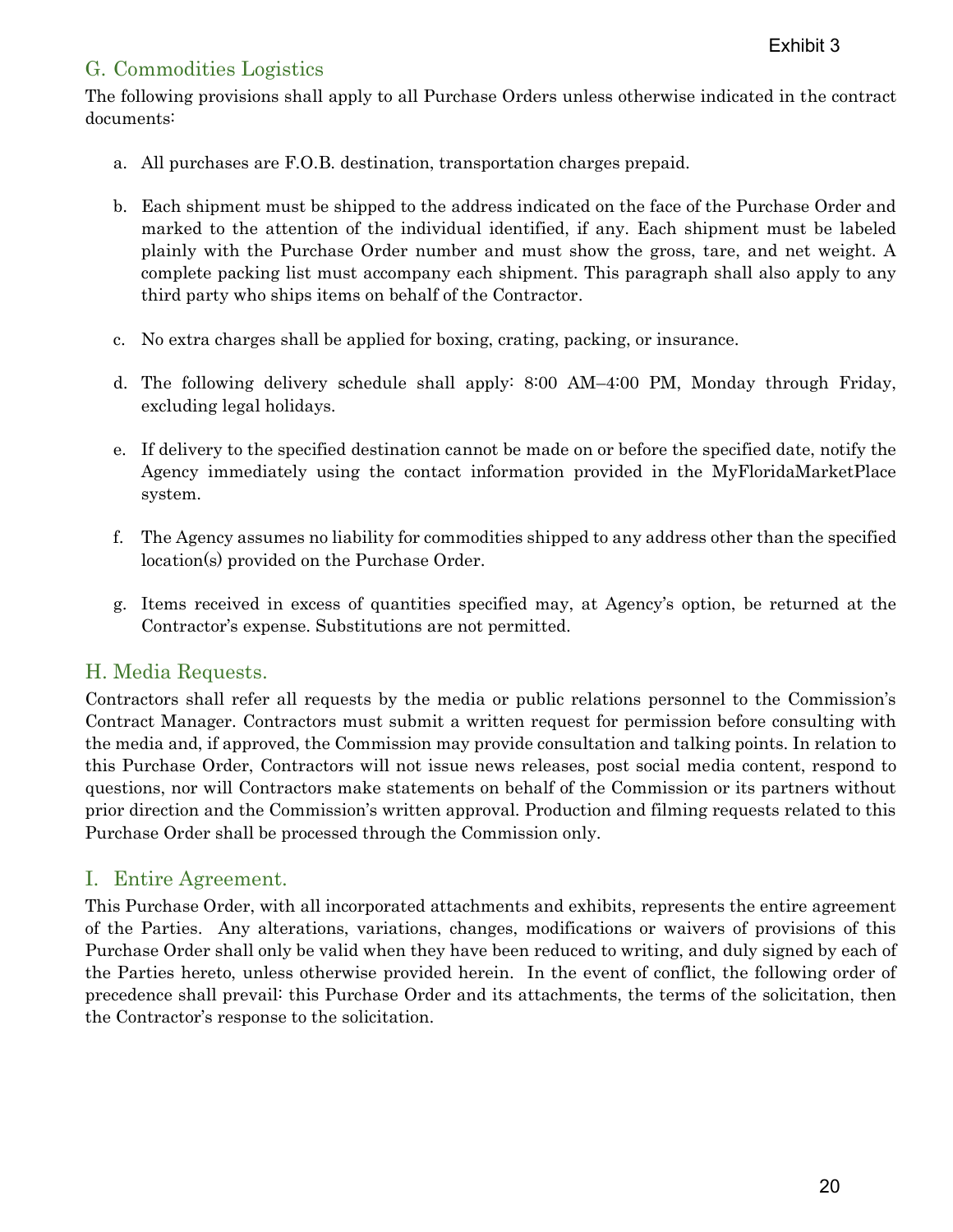### J. Force Majeure

Neither Party shall be liable to the other for any delay or failure to perform under this Purchase Order if such delay or failure is neither the fault nor the negligence of the Party or its employees or agents and the delay is due directly to acts of God, wars, acts of public enemies, strikes, fires, floods, or other similar cause wholly beyond the Party's control, or for any of the foregoing that affects subcontractors or suppliers if no alternate source of supply is available.

However, in the event of delay from the foregoing causes, the Party shall take all reasonable measures to mitigate any and all resulting delay or disruption in the Party's performance obligation under this Purchase Order. If the delay is excusable under this paragraph, the delay will not result in any additional charge or cost under the Purchase Order to either Party.

In the case of any delay, the Contractor believes is excusable under this paragraph, the Contractor shall notify the Commission's Contract Manager in writing of the delay or potential delay and describe the cause of the delay either: (a) within ten (10) calendar days after the cause that creates or will create the delay first arose, if the Contractor could reasonably foresee that a delay could occur as a result; or (b) within five (5) calendar days after the date the Contractor first had reason to believe that a delay could result, if the delay is not reasonably foreseeable. THE FOREGOING SHALL CONSTITUTE THE CONTRACTOR'S SOLE REMEDY OR EXCUSE WITH RESPECT TO DELAY. Providing notice in strict accordance with this paragraph is a condition precedent to such remedy.

The Commission, in its sole discretion, will determine if the delay is excusable under this paragraph and will notify the Contractor of its decision in writing. No claim for damages, other than for an extension of time, shall be asserted against the Commission. The Contractor shall not be entitled to an increase in the Purchase Order price or payment of any kind from the Commission for direct, indirect, consequential, impact, or other costs, expenses or damages, including but not limited to costs of acceleration or inefficiency arising because of delay, disruption, interference, or hindrance from any cause whatsoever.

If performance is suspended or delayed, in whole or in part, due to any of the causes described in this paragraph, after the causes have ceased to exist, the Contractor shall perform at no increased cost, unless the Commission determines, in its sole discretion, that the delay will significantly impair the value of the Purchase Order to the Commission or the State, in which case, the Commission may do any or all of the following: (1) accept allocated performance or deliveries from the Contractor, provided that the Contractor grants preferential treatment to the Commission with respect to products or services subjected to allocation; (2) purchase from other sources (without recourse to and by the Contractor for the related costs and expenses) to replace all or part of the products or services that are the subject of the delay, which purchases may be deducted from the Purchase Order quantity; or (3) terminate the Purchase Order in whole or in part.

### K. Other Miscellaneous Provisions.

No firearms, alcohol or illegal substances are allowed on any Commission project site. Neither the Contractor nor any of its employees may possess firearms or alcohol while on the job site. The Parties do not intend, nor shall this Purchase Order be construed, to grant any rights, privileges or interest to any person not a party to this agreement.